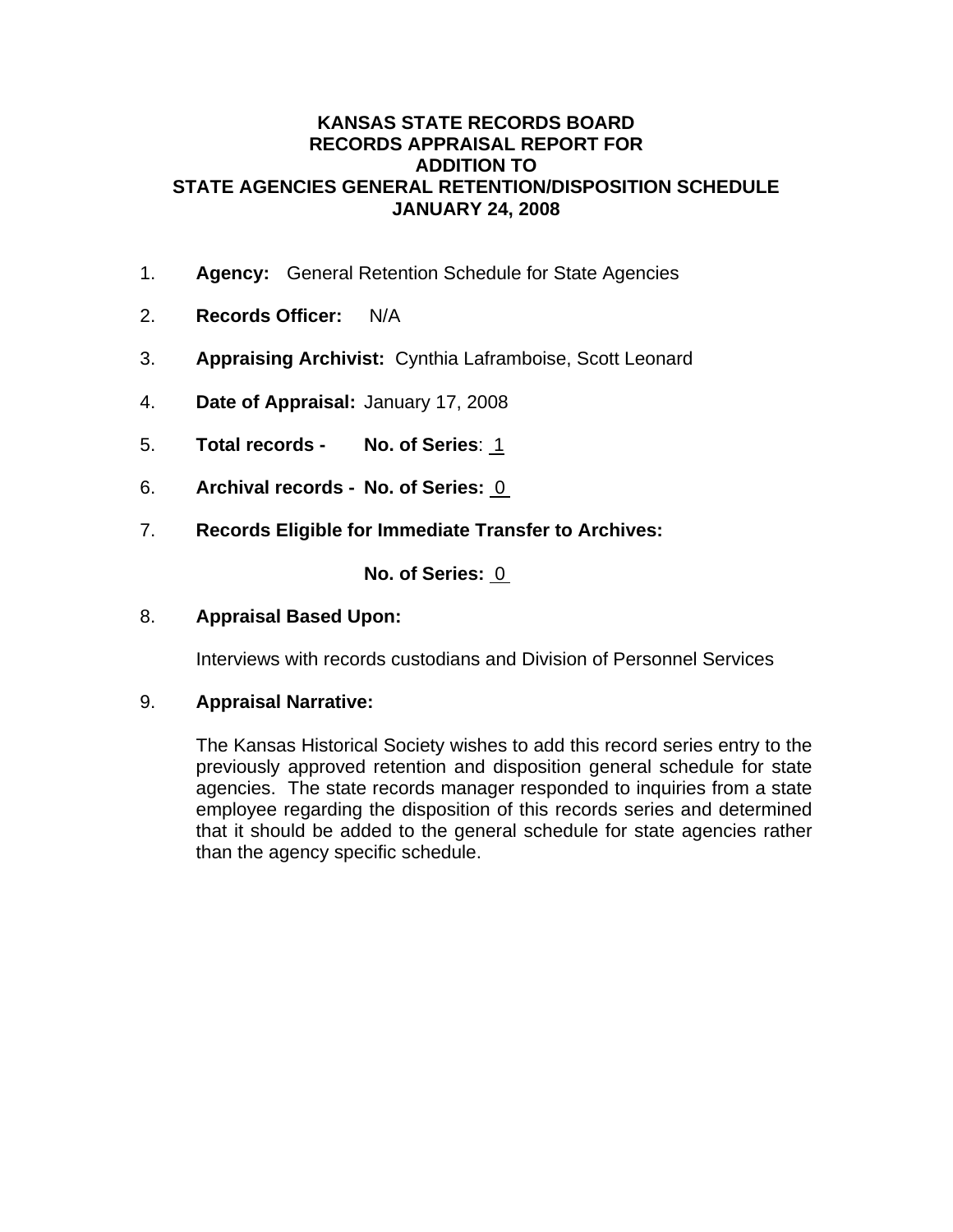# **000-005 State General Retention and Disposition Schedule Personnel**

**Exit Interviews** (Series Unknown) Records and materials related to discussions with employees leaving employment with an agency. **Entry Status:** Internal Review **Retention Period:** See Comments **Disposition:** Destroy **Restrictions:** K.S.A. 45-221(a)(4) **Comments:** Retain until no longer useful, then destroy. **Record Copy:** Unknown **Remarks:** new entry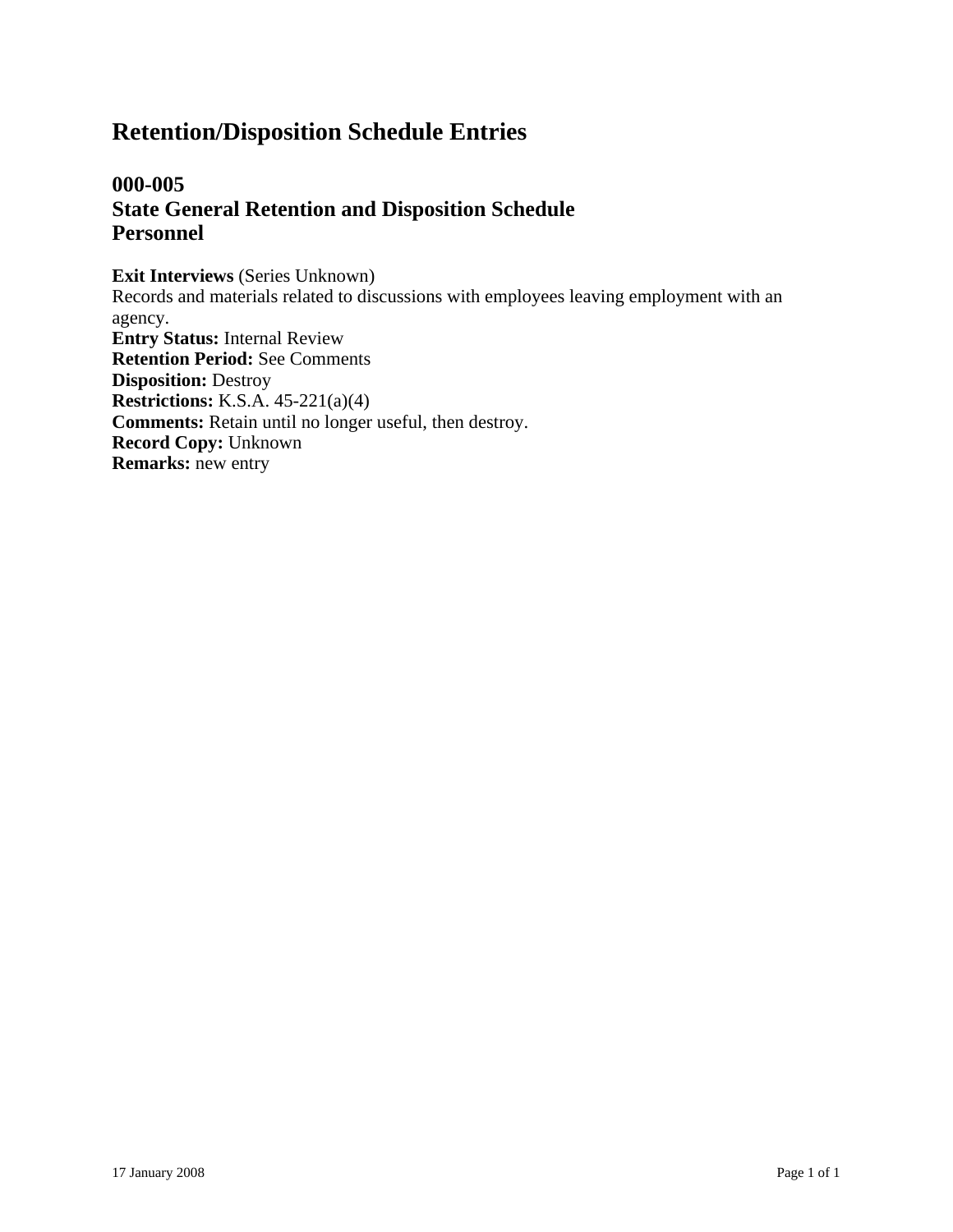# **KANSAS STATE RECORDS BOARD RECORDS APPRAISAL REPORT FOR REVISION TO RETENTION/DISPOSITION SCHEDULE January 24, 2008**

- 1. **Agency:** Kansas Department of Labor All Divisions
- 2. **Records Officer:** Steve Markley **Phone:** 296-5089
- 3. **Appraising Archivist:** Scott Leonard, Kris Graves
- 4. **Date of Appraisal:** January 8, 2008; January 18, 2008
- 5. **Total records No. of Series:** 5
- 6. **Archival records No. of Series:** 2
- 7. **Records Eligible for Immediate Transfer to Archives:**

**No. of Series:** 0

### 8. **Appraisal Based Upon:**

Interview and meetings with agency staff

### 9. **Appraisal Narrative:**

The Kansas Department of Labor wishes to revise these entries on its previously approved retention and disposition schedule. Some entries have revised retention periods and the format has changed for the record copy of the entry. All of the entries are part of an implementation of an imaging system, some further along in the implementation process than others, therefore necessitating the indication that the Record Copy is found both in paper and electronic formats (this applies to all KDOL schedule entries for the Jan. 24 SRB meeting). All are covered on an Electronic Recordkeeping Plan that has been endorsed by the Electronic Records Committee.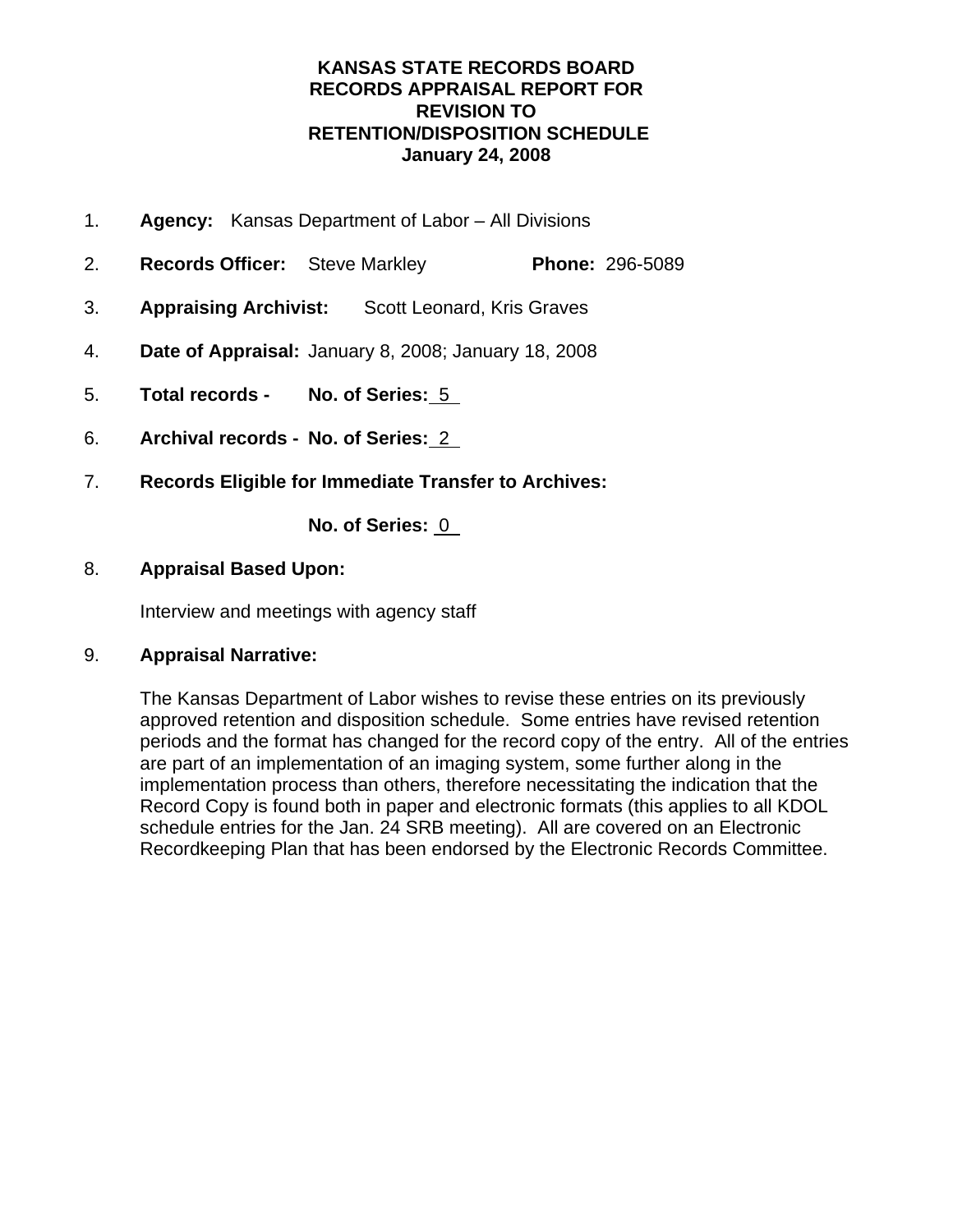# **296-XXX Department of Labor Multiple subunits/subunit not defined**

**Customer Studies and Surveys** (Series 0102-296) Internal and external customer studies and surveys. **Entry Status:** Ready for SRB **Retention Period:** Permanent **Disposition:** Permanent **Restrictions:** None **Record Copy:** Paper, Electronic **Electronic Recordkeeping Plan Endorsed Remarks:** Revised entry.

#### **Department Of Labor Manuals, Handbooks** (Series 0062-296)

Original copies of Agency procedures issued in a collective manual. **Entry Status:** Ready for SRB **Retention Period:** See Comments **Disposition:** Permanent **Restrictions:** None **Comments:** Retain permanently or arrange to transfer to the State Archives. **Record Copy:** Paper, Electronic **Electronic Recordkeeping Plan Endorsed Remarks:** Revised entry. Modified General Schedule.

#### **General Information - Government Reports** (Series 0072-296)

General Information in government reports sent by the U.S. Department of Labor. **Entry Status:** Ready for SRB **Retention Period:** See Comments **Disposition:** Destroy **Restrictions:** None **Comments:** Retain until no longer useful, then destroy. **Record Copy:** Paper, Electronic **Electronic Recordkeeping Plan Endorsed Remarks:** Revised entry. Modified retention.

# **Intergovernmental Memos - Directives** (Series 0078-296)

Intergovernmental memorandum and directives pertaining to agency business received from the U.S. Department of Labor. **Entry Status:** Ready for SRB **Retention Period:** Permanent **Disposition:** Permanent **Restrictions:** None **Record Copy:** Paper, Electronic **Electronic Recordkeeping Plan Endorsed**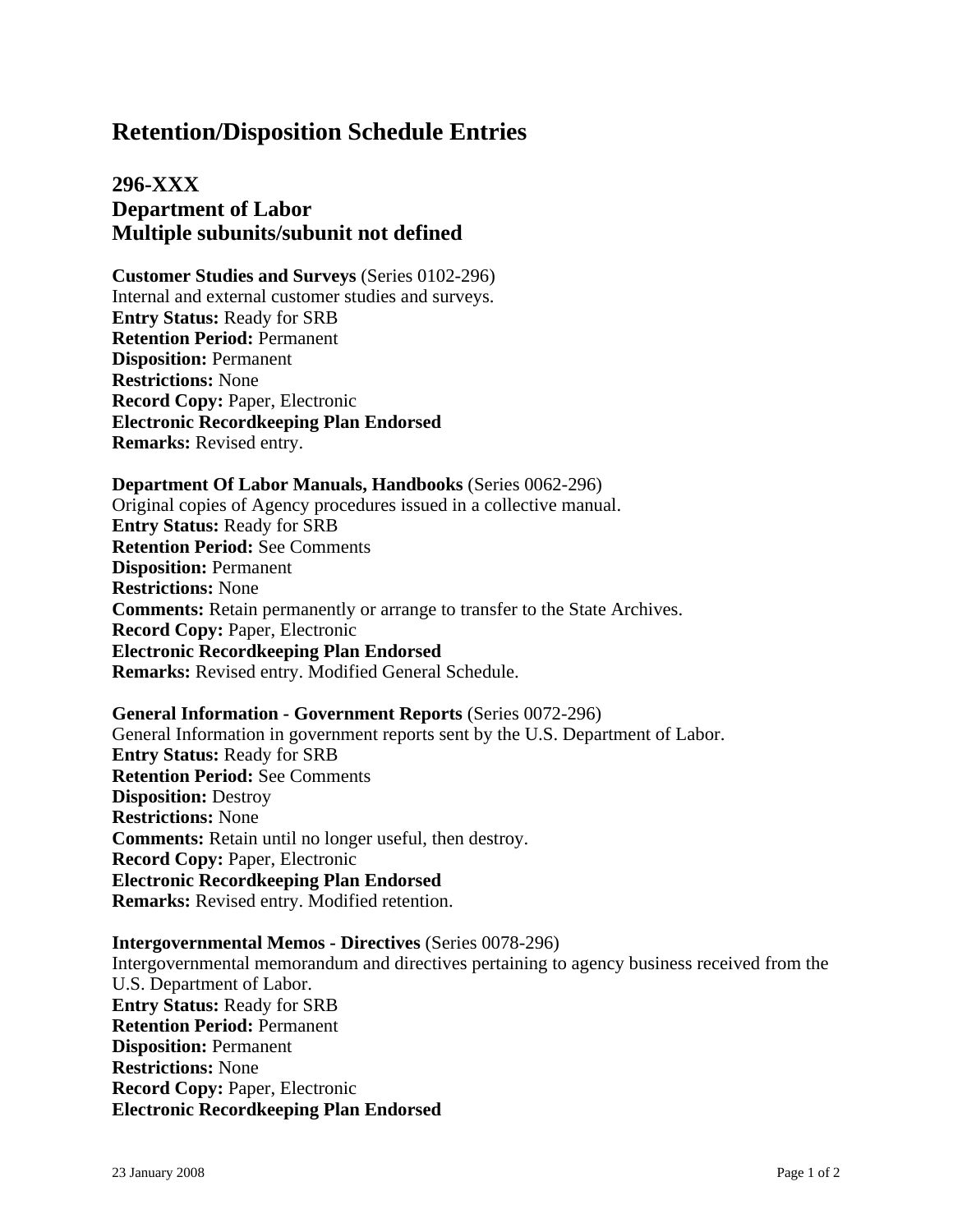**Remarks:** Revised entry.

**Operations and Procedures Manuals** (Series 0089-296) Original copies of agency procedures issued in a collective manual. **Entry Status:** Ready for SRB **Retention Period:** See Comments **Disposition:** See Comments **Restrictions:** None **Comments:** Retain permanently or arrange transfer to the State Archives. **Record Copy:** Paper, Electronic **Electronic Recordkeeping Plan Endorsed Remarks:** Revised entry. Modified General Schedule.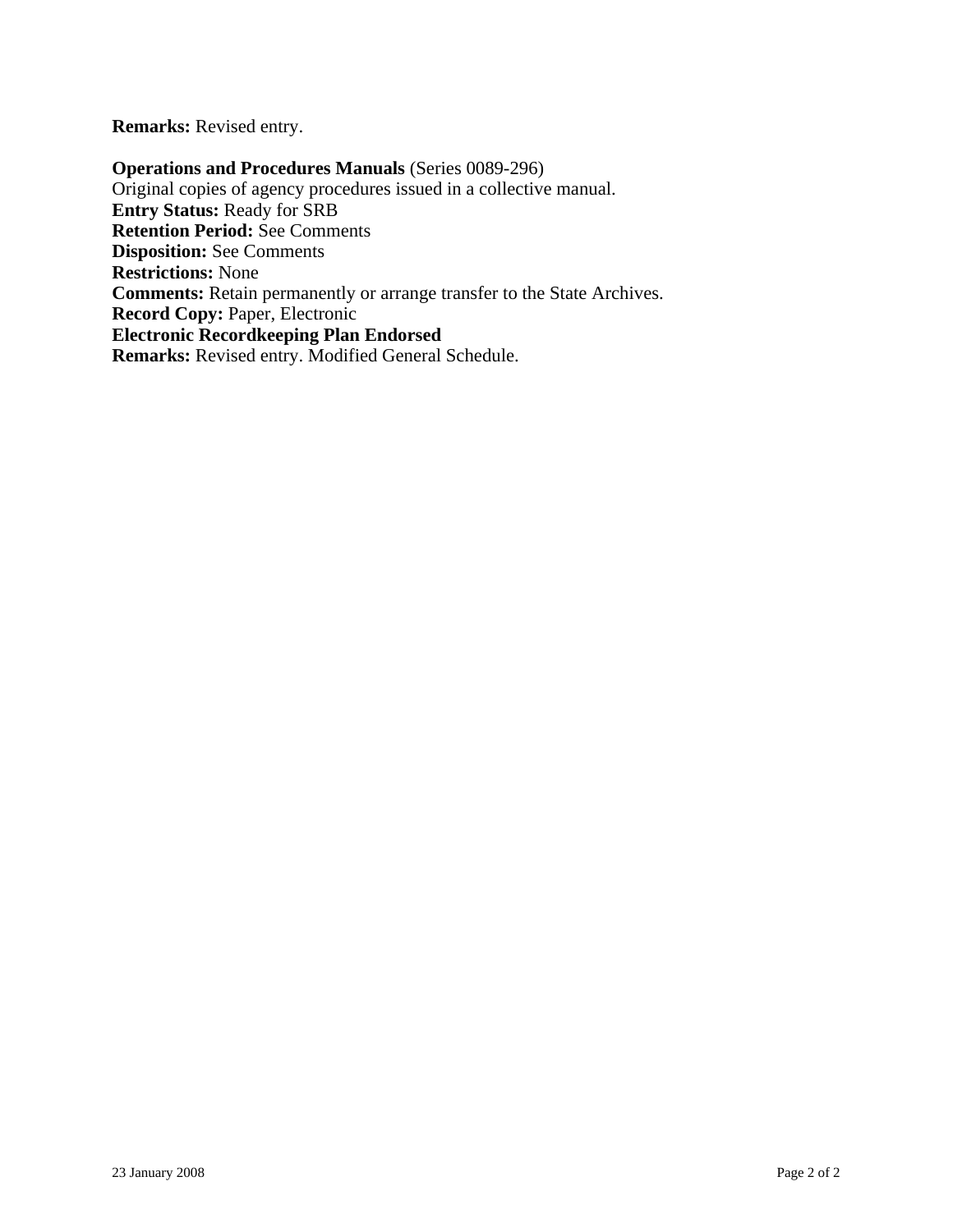# **KANSAS STATE RECORDS BOARD RECORDS APPRAISAL REPORT FOR REVISION TO RETENTION/DISPOSITION SCHEDULE January 24, 2008**

- 1. **Agency:** Kansas Department of Labor Division of Employment Security
- 2. **Records Officer:** Steve Markley **Phone:** 296-5089
- 3. **Appraising Archivist:** Scott Leonard, Kris Graves
- 4. **Date of Appraisal:** January 8, 2008; January 18, 2008
- 5. **Total records No. of Series:** 49
- 6. **Archival records No. of Series:** 3
- 7. **Records Eligible for Immediate Transfer to Archives:**

**No. of Series:** 0

### 8. **Appraisal Based Upon:**

Interview and meetings with agency staff

### 9. **Appraisal Narrative:**

The Kansas Department of Labor wishes to revise these entries on its previously approved retention and disposition schedule. Some entries have revised retention periods and the format has changed for the record copy of the entry. All of the entries are part of an implementation of an imaging system, some further along in the implementation process than others, and all are covered on an Electronic Recordkeeping Plan that has been endorsed by the Electronic Records Committee.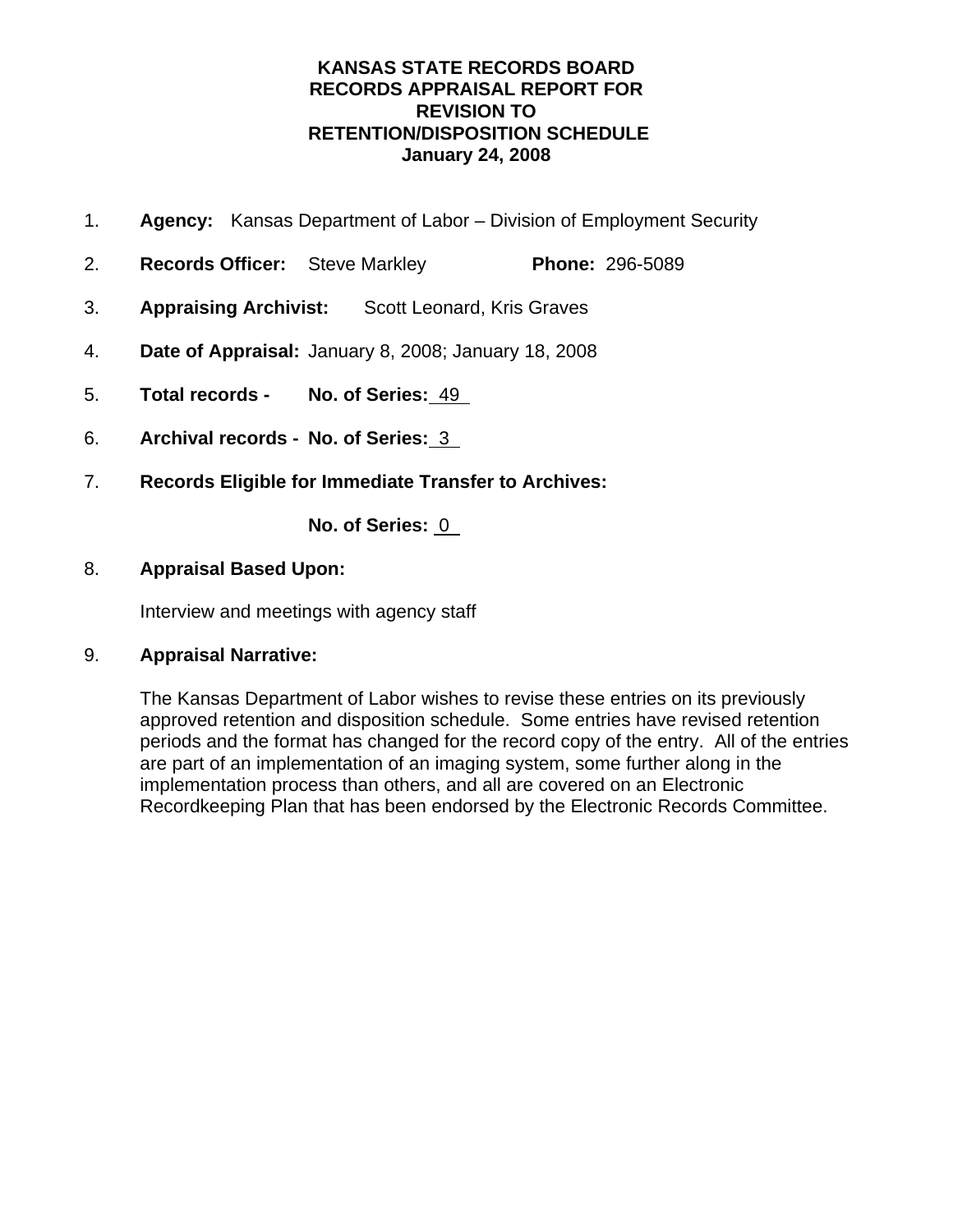# **296-003 Department of Labor Division of Employment Security**

**Additional Claim Form** (Series 0007-296) Unemployment Insurance Application. **Entry Status:** Ready for SRB **Retention Period:** See Comments **Disposition:** Destroy **Restrictions:** None **Comments:** Retain five years after file closed, then destroy. Located in Fraud unit. **Record Copy:** Electronic **Electronic Recordkeeping Plan Endorsed Remarks:** Revised entry. Change in retention period. No longer in Division of Staff Services.

#### **Administrative Reviews** (Series 0044-296)

Documents associated with appeals on Unemployment Insurance tax matters. **Entry Status:** Ready for SRB **Retention Period:** Permanent **Disposition:** Permanent **Restrictions:** None **Comments:** Located in Contributions unit. **Record Copy:** Paper, Electronic **Electronic Recordkeeping Plan Endorsed Remarks:** Revised entry. Modified retention.

### **Annual Employer Benefit Charge Statement** (Series 0047-296)

Annual statement sent to employers showing individual benefit charges on employees. **Entry Status:** Ready for SRB **Retention Period:** Permanent **Disposition:** Permanent **Restrictions:** None **Comments:** Located in Contributions unit. **Record Copy:** Paper, Electronic **Electronic Recordkeeping Plan Endorsed Remarks:** Revised entry.

**Appeals Unemployment Insurance Hearing Documents** (Series 0077-296) Documents created as the result of an unemployment insurance appeal being filed. **Entry Status:** Ready for SRB **Retention Period:** Permanent **Disposition:** Permanent **Restrictions:** None **Comments:** Located in Appeals unit. **Record Copy:** Paper, Electronic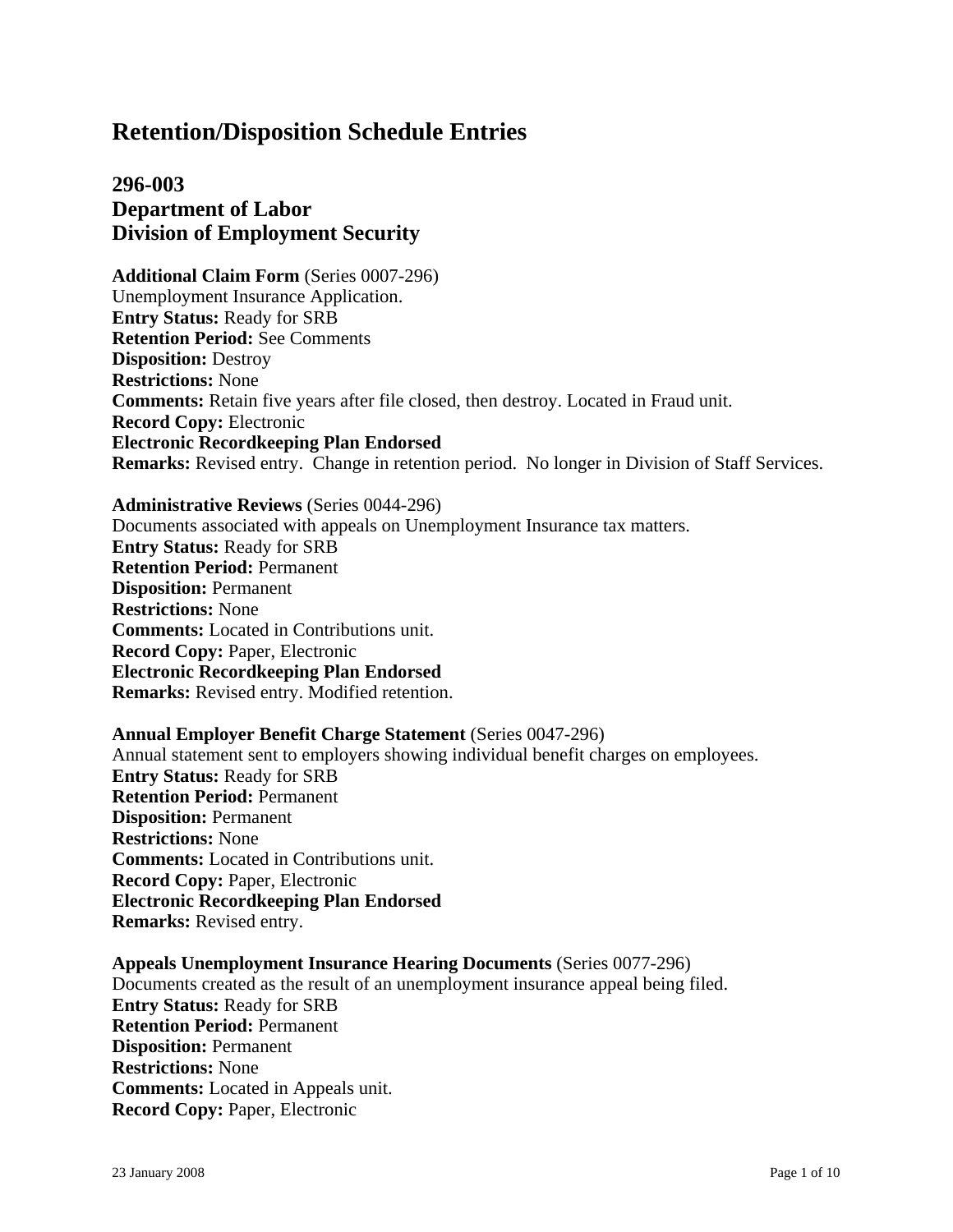### **Electronic Recordkeeping Plan Endorsed**

**Remarks:** Revised entry. Now includes series 0090-296 (Out-State Unemployment Insurance Hearing Documents).

#### **Benefit Continued Claim Forms** (Series 0054-296)

Unemployment claimant weekly request for benefit and certification of eligibility. **Entry Status:** Ready for SRB **Retention Period:** See Comments **Disposition:** Destroy **Restrictions:** None **Comments:** Retain for 5 years after file closed, then destroy. Located in Benefit unit. **Record Copy:** Paper, Electronic **Electronic Recordkeeping Plan Endorsed Remarks:** Revised entry. Modified retention.

**Benefit Overpayment Account and Non-Fraud Record** (Series 0009-296) Payment History. **Entry Status:** Ready for SRB **Retention Period:** See Comments **Disposition:** Destroy **Restrictions:** None **Comments:** Retain for 5 yrs after file closed, then destroy. Located in Benefit Payment Control unit. **Record Copy:** Electronic **Electronic Recordkeeping Plan Endorsed Remarks:** Revised entry. Modified retention and change in office from Division of Staff Services to Employment Security.

# **Benefit Payment Control Fraud File** (Series 0012-296)

Prosecutable fraud file. **Entry Status:** Ready for SRB **Retention Period:** See Comments **Disposition:** Destroy **Restrictions:** None **Comments:** Retain for 5 years after file is closed, then destroy. **Record Copy:** Paper, Electronic **Electronic Recordkeeping Plan Endorsed Remarks:** Revised entry. Change in retention period. No longer in Division of Staff Services. Now includes series 0016-296 (Claimant Statement to investigator), 0024-296 (Fraud Summary), 0034-296 (List of Evidence Sheet), and 0040-296 (Recap of Unemployment Insurance Overpayment).

**Contributions Hearing Documents** (Series 0055-296) Documents associated with hearings of appeals on administrative reviews of tax matters. **Entry Status:** Ready for SRB **Retention Period:** Permanent **Disposition:** Permanent **Restrictions:** None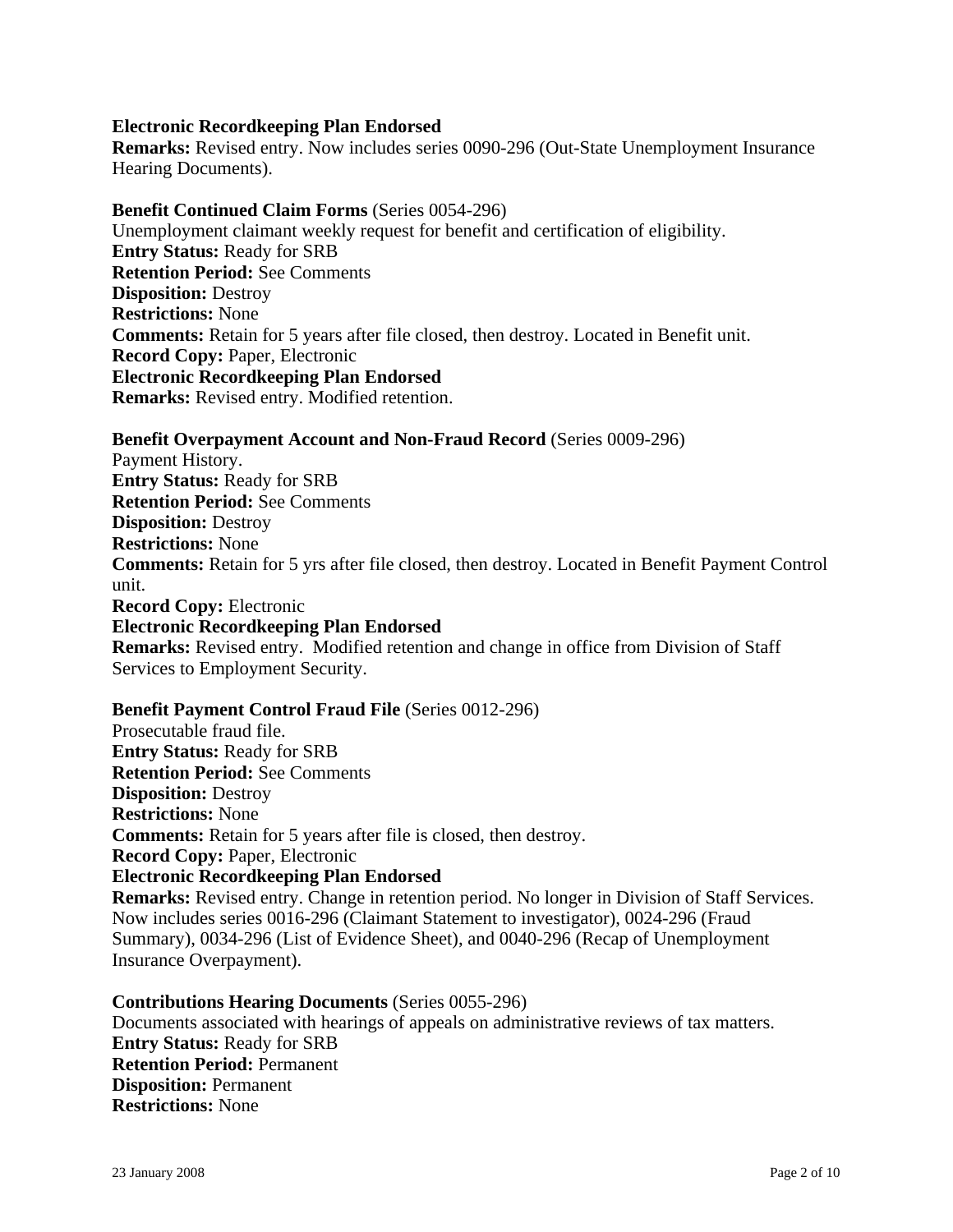**Comments:** Located in Contributions unit. **Record Copy:** Paper, Electronic **Electronic Recordkeeping Plan Endorsed Remarks:** Revised entry.

**Correspondence - Board Members** (Series 0056-296) Incoming and outgoing letters and memoranda concerning Employment Security Board of Review activities. **Entry Status:** Ready for SRB **Retention Period:** See Comments **Disposition:** See Comments **Restrictions:** None **Comments:** Retain permanently or arrange to transfer to the State Archives for purging. **Record Copy:** Paper, Electronic **Electronic Recordkeeping Plan Endorsed Remarks:** Revised entry.

### **Correspondence - Routine** (Series 0058-296)

Incoming and outgoing letters and memoranda which pertain only to routine matters handled in accordance with existing policy and procedures: requests for information, letters of transmittal, etc.

**Entry Status:** Ready for SRB **Retention Period:** See Comments **Disposition:** Destroy **Restrictions:** None **Comments:** Retain until no longer useful, then destroy. Located in Board of Review unit. **Record Copy:** Paper, Electronic **Electronic Recordkeeping Plan Endorsed Remarks:** Revised entry. Modified General Schedule.

**Delinquent Unemployment Tax Files** (Series 0060-296) Records from actions on collection of delinquent taxes and reports. **Entry Status:** Ready for SRB **Retention Period:** See Comments **Disposition:** Destroy **Restrictions:** None **Comments:** Retain until delinquent taxes are paid, then destroy. Located in Contributions unit. **Record Copy:** Paper, Electronic **Electronic Recordkeeping Plan Endorsed Remarks:** Revised entry.

### **Employer Computer CrossMatch--Fraud Investigation** (Series 0021-296) Correspondence to employer to obtain claimant wage information. **Entry Status:** Ready for SRB **Retention Period:** See Comments **Disposition:** Destroy **Restrictions:** None **Comments:** Retain for 5 years after file closed, then destroy. Located in fraud unit.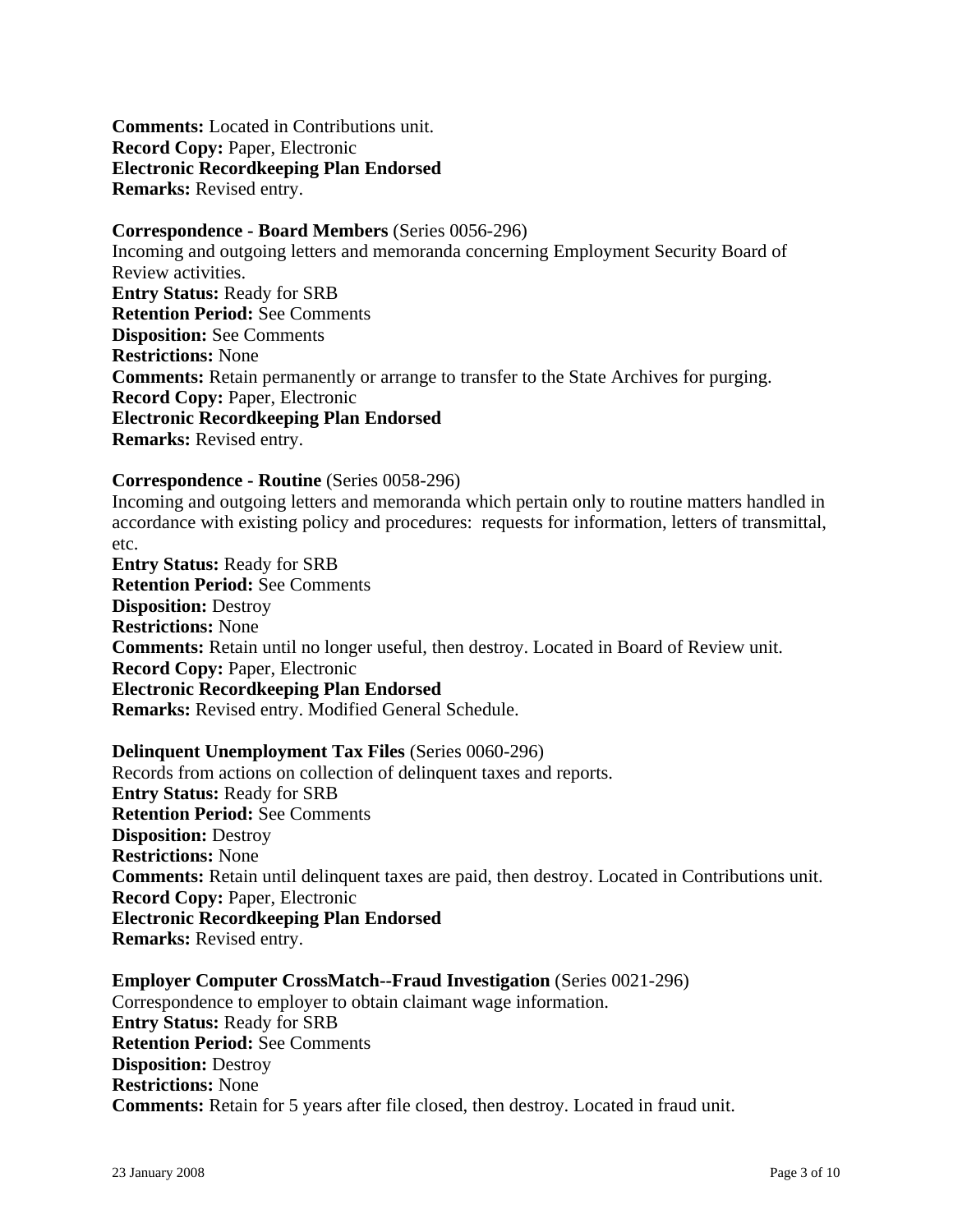**Record Copy:** Paper, Electronic **Electronic Recordkeeping Plan Endorsed Remarks:** Revised entry. Modified retention.

**Employer Liability Data** (Series 0065-296) Documents relating to employer tax liability determinations. **Entry Status:** Ready for SRB **Retention Period:** See Comments **Disposition:** Destroy **Restrictions:** None **Comments:** Retain for 10 years after termination of business, then destroy. Located in Contributions unit. **Record Copy:** Paper, Electronic **Electronic Recordkeeping Plan Endorsed Remarks:** Revised entry. Modified retention.

**Employer Non-Charge/Charge** (Series 0066-296) File that shows Benefits Unit's determination of charge or non-charge based upon the claim for unemployment benefits. **Entry Status:** Ready for SRB **Retention Period:** 10 years **Disposition:** Destroy **Restrictions:** None **Record Copy:** Paper, Electronic **Electronic Recordkeeping Plan Endorsed Remarks:** Revised entry.

**Employer Record** (Series 0067-296) Employer Account Record (EAR) listing all management aspects of the employers data for unemployment insurance tax purposes. **Entry Status:** Ready for SRB **Retention Period:** See Comments **Disposition:** Destroy **Restrictions:** None **Comments:** Retain for 10 years after termination of business, then destroy. Located in Contributions unit. **Record Copy:** Paper, Electronic **Electronic Recordkeeping Plan Endorsed Remarks:** Revised entry. Modified retention.

**Employer Unemployment Tax Audits** (Series 0068-296) Documents relating to audit of employer records pertaining to Unemployment Insurance tax matters. **Entry Status:** Ready for SRB **Retention Period:** See Comments **Disposition:** Destroy **Restrictions:** None **Comments:** Retain for 10 years after termination of business, then destroy. Located in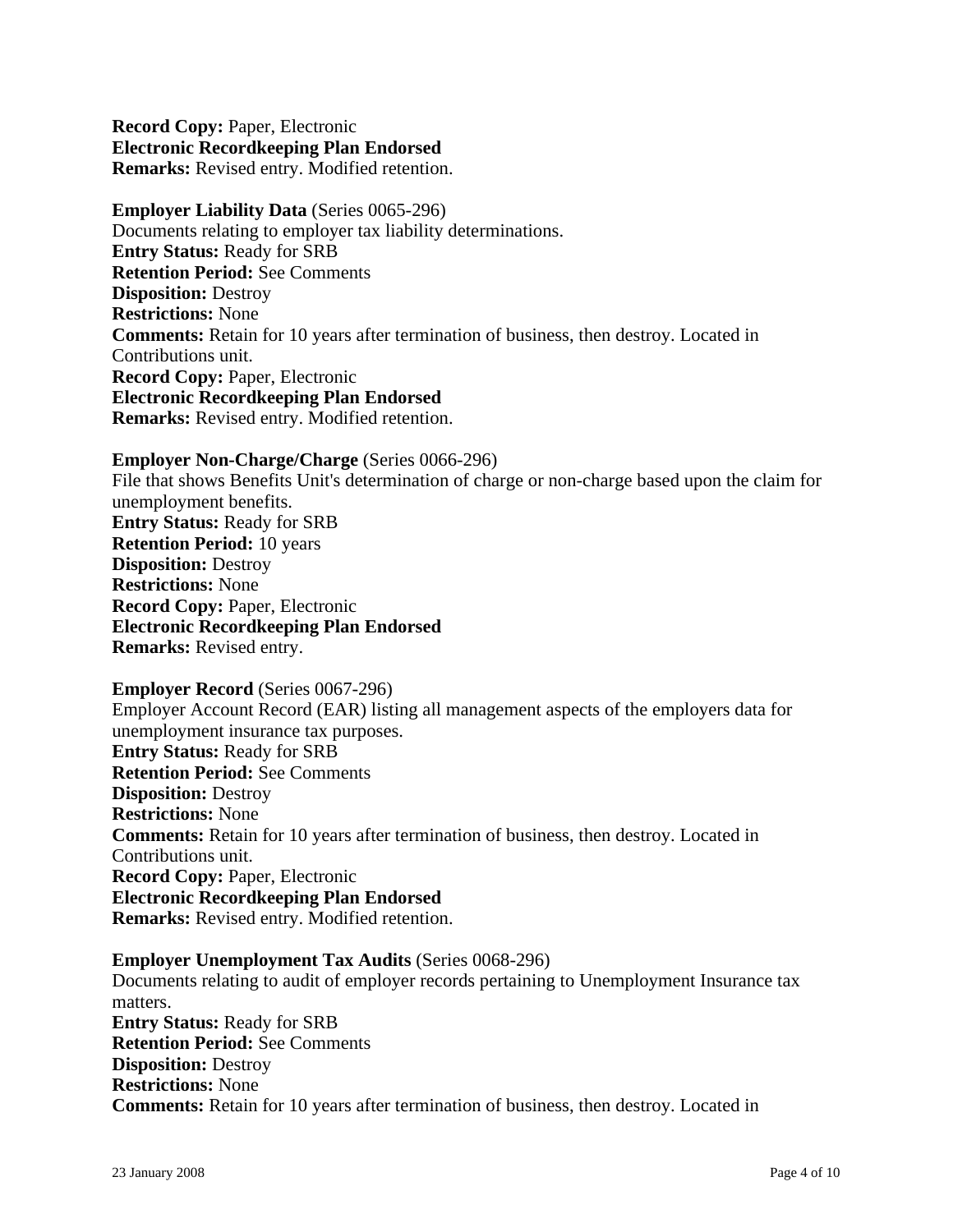Contributions unit. **Record Copy:** Paper, Electronic **Electronic Recordkeeping Plan Endorsed Remarks:** Revised entry. Modified retention.

#### **Employment Security Board of Review Decisions** (Series 0048-296)

Documents recording the decision rendered by the Board of Review regarding appeals of previously denied benefits claims. **Entry Status:** Ready for SRB **Retention Period:** See Comments **Disposition:** Destroy **Restrictions:** KSA 44-714(f) & 5 U.S.C. section 552a **Comments:** Retain for 5 years after file closed, then destroy. **Record Copy:** Paper, Electronic **Electronic Recordkeeping Plan Endorsed Remarks:** Revised entry.

#### **Employment Security Division Manuals, Handbooks** (Series 0061-296)

Original copies of agency procedures issued in a collective manual. **Entry Status:** Ready for SRB **Retention Period:** See Comments **Disposition:** See Comments **Restrictions:** None **Comments:** Retain permanently or arrange to transfer to the State Archives. **Record Copy:** Paper, Electronic **Electronic Recordkeeping Plan Endorsed Remarks:** Revised entry. Modified General Schedule.

#### **Employment Security Instructional Materials** (Series 0028-296)

Instruction materials for Employment Security. **Entry Status:** Ready for SRB **Retention Period:** See Comments **Disposition:** Destroy **Restrictions:** None **Comments:** Retain three years after revision, then destroy. **Record Copy:** Paper, Electronic **Electronic Recordkeeping Plan Endorsed Remarks:** Revised entry.

#### **Entire Benefit Payment History** (Series 0069-296)

Record of unemployment insurance payment data. **Entry Status:** Ready for SRB **Retention Period:** 10 years **Disposition:** Destroy **Restrictions:** None **Comments:** Located in Benefits unit. **Record Copy:** Paper, Electronic **Electronic Recordkeeping Plan Endorsed**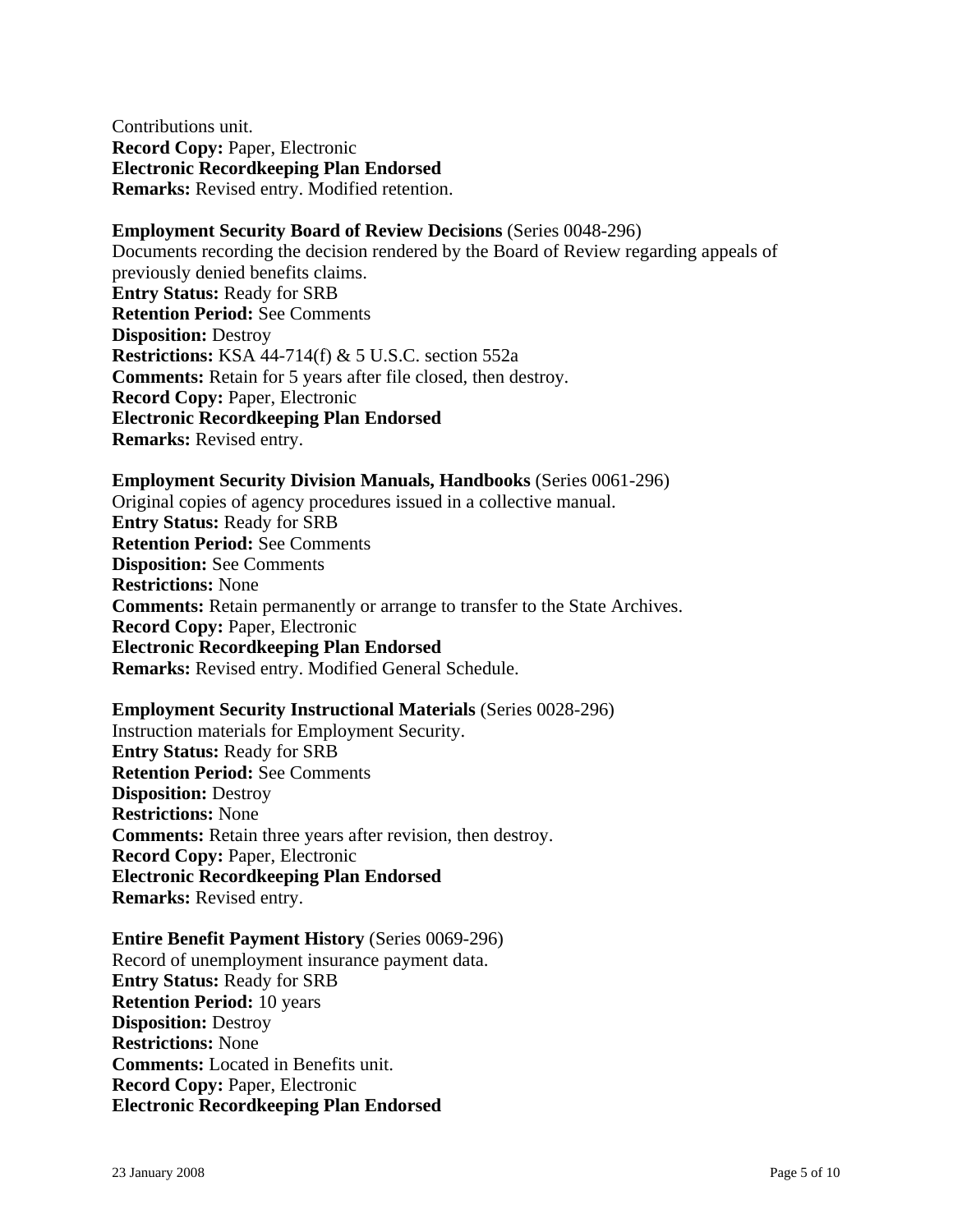**Remarks:** Revised entry. Now includes 0107-296 (Total Benefit Payment Record).

**Experience Rating** (Series 0070-296) Annual notice transmitted to employers informing of UI tax rate assigned. **Entry Status:** Ready for SRB **Retention Period:** See Comments **Disposition:** Destroy **Restrictions:** None **Comments:** Retain for 10 years after termination of business, then destroy. Located in Contributions unit. **Record Copy:** Paper, Electronic **Electronic Recordkeeping Plan Endorsed Remarks:** Revised entry. Modified retention.

**Experience Rating Data** (Series 0071-296) Information used to compile annual experience rating notices. **Entry Status:** Ready for SRB **Retention Period:** See Comments **Disposition:** Destroy **Restrictions:** None **Comments:** Retain for 10 years after termination of business, then destroy. Located in Contributions unit. **Record Copy:** Paper, Electronic **Electronic Recordkeeping Plan Endorsed Remarks:** Revised entry. Modified retention.

**Fraud Referral Memorandum** (Series 0023-296) Correspondence between KDOL legal and prosecuting authorities. **Entry Status:** Ready for SRB **Retention Period:** See Comments **Disposition:** Destroy **Restrictions:** None **Comments:** Retain for 5 years after file closed, then destroy. Located in Benefit Payment Control unit. **Record Copy:** Paper, Electronic **Electronic Recordkeeping Plan Endorsed Remarks:** Revised entry. Modified retention.

**Individual Benefit Claim File** (Series 0027-296) Documents relating to individual unemployment insurance claims. **Entry Status:** Ready for SRB **Retention Period:** See Comments **Disposition:** Destroy **Restrictions:** None **Comments:** Retain for 5 years after file closed, then destroy. **Record Copy:** Paper, Electronic **Electronic Recordkeeping Plan Endorsed Remarks:** Revised entry. Modified retention. Now includes series 0076-296 (Individual Claim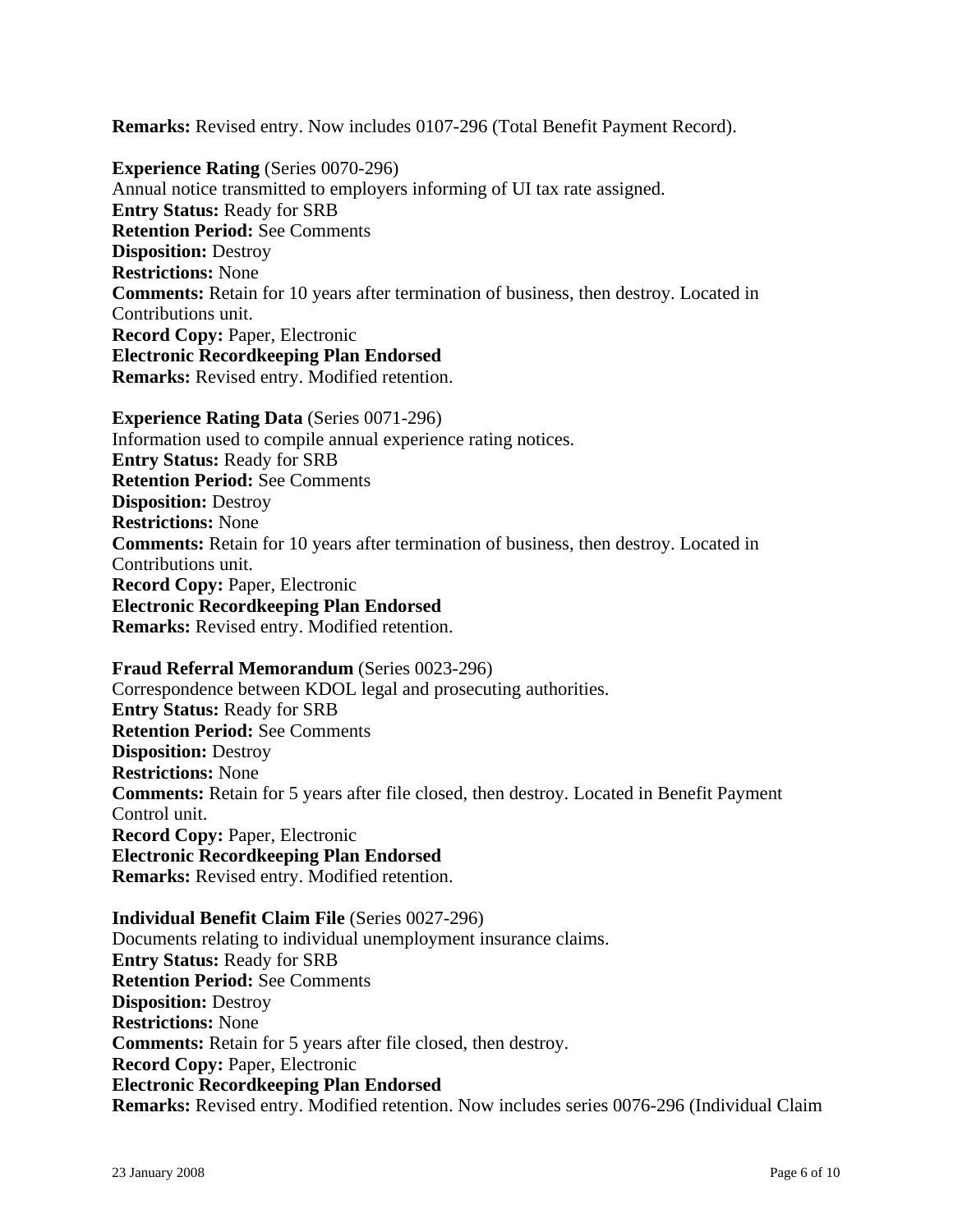Folders).

**Investigation Files--Benefits Accuracy Measurement/Quality Control** (Series 0029-296) Documents relating to investigations of selected unemployment insurance claims conducted to assess whether the Department distributed benefits appropriately. **Entry Status:** Ready for SRB **Retention Period:** See Comments **Disposition:** Destroy **Restrictions:** KSA 44-714(f) and KAR 50-4-2 **Comments:** Retain for 5 years after file closed, then destroy. Located in Performance Management unit. **Record Copy:** Paper, Electronic **Electronic Recordkeeping Plan Endorsed Remarks:** Revised entry.

**Lien, Final Notice and Tax Warrant Levies** (Series 0080-296) Legal notices on employer underpayment of Unemployment Insurance taxes. **Entry Status:** Ready for SRB **Retention Period:** Permanent **Disposition:** Permanent **Restrictions:** None **Comments:** Located in Contributions unit. **Record Copy:** Paper, Electronic **Electronic Recordkeeping Plan Endorsed Remarks:** Revised entry. Modified retention.

**Monetary Determination Record** (Series 0085-296) Legal notification to unemployment insurance claimant of their calculated weekly and total benefit amounts. **Entry Status:** Ready for SRB **Retention Period:** 10 years **Disposition:** Destroy **Restrictions:** None **Comments:** Located in Benefits unit. **Record Copy:** Paper, Electronic **Electronic Recordkeeping Plan Endorsed Remarks:** Revised entry.

**Monthly Contribution Run** (Series 0086-296) All monetary transactions on employer accounts for the preceding month. **Entry Status:** Ready for SRB **Retention Period:** 5 years **Disposition:** Destroy **Restrictions:** None **Comments:** Located in Contributions unit. **Record Copy:** Paper, Electronic **Electronic Recordkeeping Plan Endorsed Remarks:** Revised entry. Modified retention.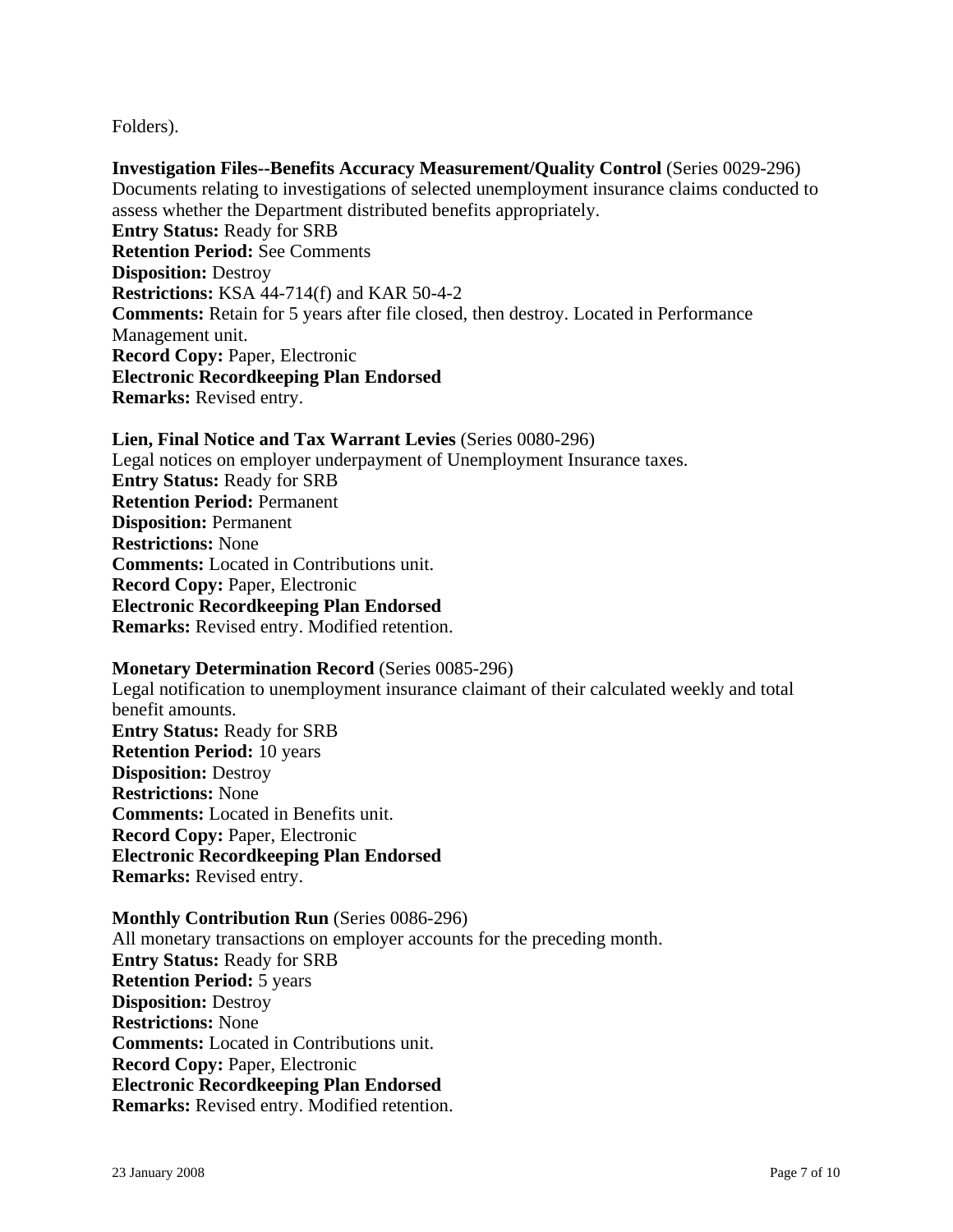**New Unemployment Insurance Claim Form** (Series 0036-296) Unemployment Insurance Claim Application. **Entry Status:** Ready for SRB **Retention Period:** See Comments **Disposition:** Destroy **Restrictions:** None **Comments:** Retain for 5 years after file closed, then destroy. Located in Benefits unit. **Record Copy:** Paper, Electronic **Electronic Recordkeeping Plan Endorsed Remarks:** Revised entry. Modified retention.

**Non-Liable Employer Documents** (Series 0087-296) Status documents of non-liable business entities. **Entry Status:** Ready for SRB **Retention Period:** See Comments **Disposition:** Destroy **Restrictions:** None **Comments:** Retain for 5 years after file closed, then destroy. Located in Contributions unit. **Record Copy:** Paper, Electronic **Electronic Recordkeeping Plan Endorsed Remarks:** Revised entry. Modified retention.

### **Non-Monetary Determination Record** (Series 0088-296)

Legal notification to unemployment insurance claimant of their eligibility to receive unemployment insurance benefits. **Entry Status:** Ready for SRB **Retention Period:** 10 years **Disposition:** Destroy **Restrictions:** None **Comments:** Located in Benefits unit. **Record Copy:** Paper, Electronic **Electronic Recordkeeping Plan Endorsed Remarks:** Revised entry.

**Purged Benefit Account Report** (Series 0095-296) Applications and supporting documentation concerning inactive unemployment compensation accounts of individuals. **Entry Status:** Ready for SRB **Retention Period:** See Comments **Disposition:** Destroy **Restrictions:** KSA 44-714(f) **Comments:** Retain for five years after file closed, then destroy. Located in Benefits unit. **Record Copy:** Paper, Electronic **Electronic Recordkeeping Plan Endorsed Remarks:** Revised entry. Modified retention.

**Quarterly Wage Report** (Series 0096-296)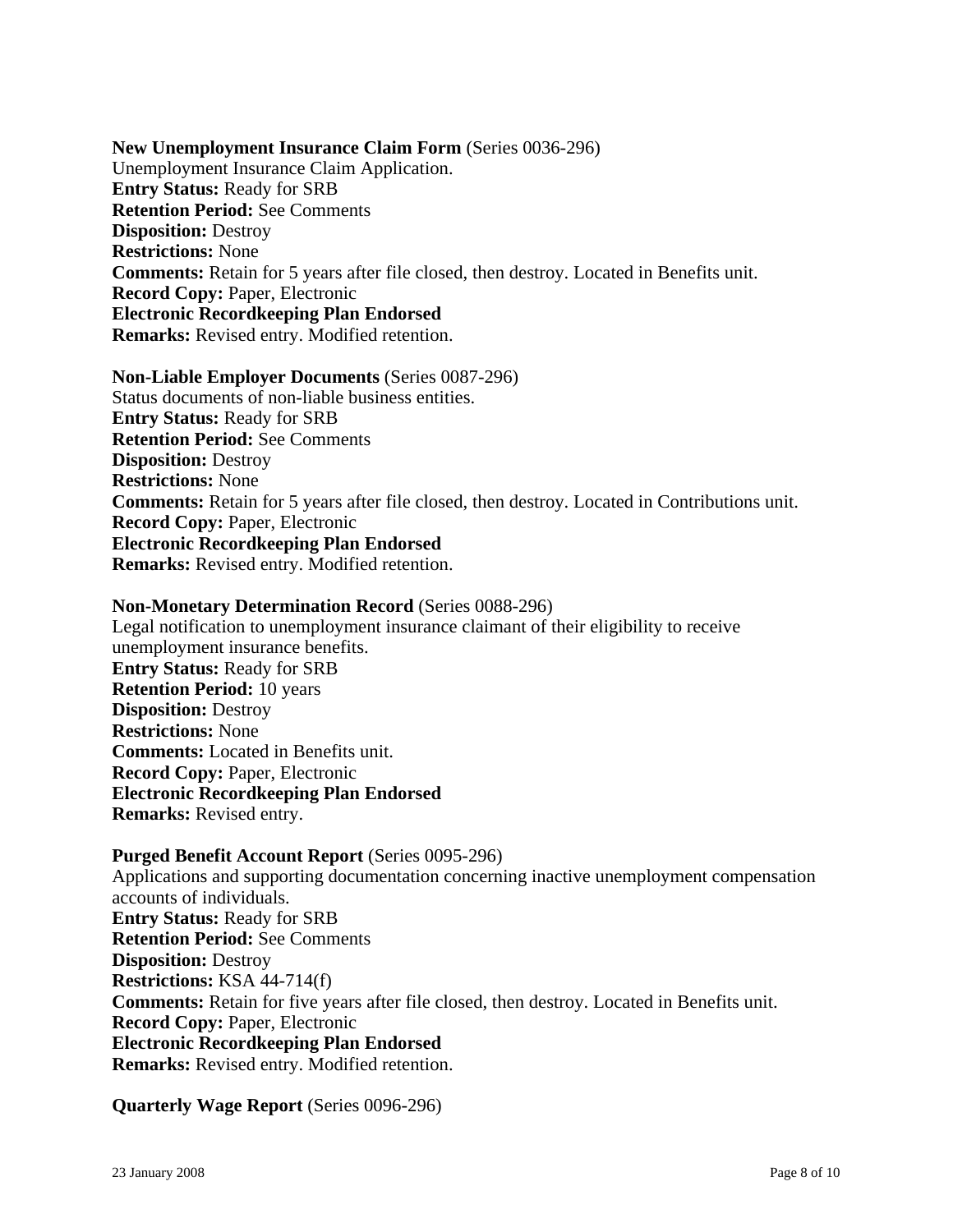Quarterly reports made by employers of the wages paid to all employees and the employers' contributions to the unemployment compensation fund. **Entry Status:** Ready for SRB **Retention Period:** 010 fisc yrs **Disposition:** Destroy **Restrictions:** KSA 44-714(f) **Comments:** Located in Contributions unit. **Record Copy:** Paper, Electronic **Electronic Recordkeeping Plan Endorsed**

#### **Referee's Manual, Guidance Material** (Series 0098-296)

Training materials and agency procedures. **Entry Status:** Ready for SRB **Retention Period:** See Comments **Disposition:** See Comments **Restrictions:** None **Comments:** Retain permanently or arrange to transfer to the State Archives. Located in Appeals unit. **Record Copy:** Paper, Electronic **Electronic Recordkeeping Plan Endorsed Remarks:** Revised entry. Changed retention.

#### **Requests for Disclosure of Tax Information** (Series 0100-296)

Authorization form requesting UI tax information. **Entry Status:** Ready for SRB **Retention Period:** 5 years **Disposition:** Destroy **Restrictions:** None **Comments:** Located in the Contributions unit. **Record Copy:** Paper, Electronic **Electronic Recordkeeping Plan Endorsed Remarks:** Revised entry.

**Tax Returns and Adjustments** (Series 0104-296) Forms used to adjust employers' quarterly wage reports and Unemployment Insurance tax returns. **Entry Status:** Ready for SRB **Retention Period:** 10 years **Disposition:** Destroy **Restrictions:** None **Comments:** Located in Contributions Unit. **Record Copy:** Paper, Electronic **Electronic Recordkeeping Plan Endorsed Remarks:** Revised entry.

### **Unemployment Insurance Benefit Overpayment Account and Fraud Record** (Series 0008- 296) Payment History.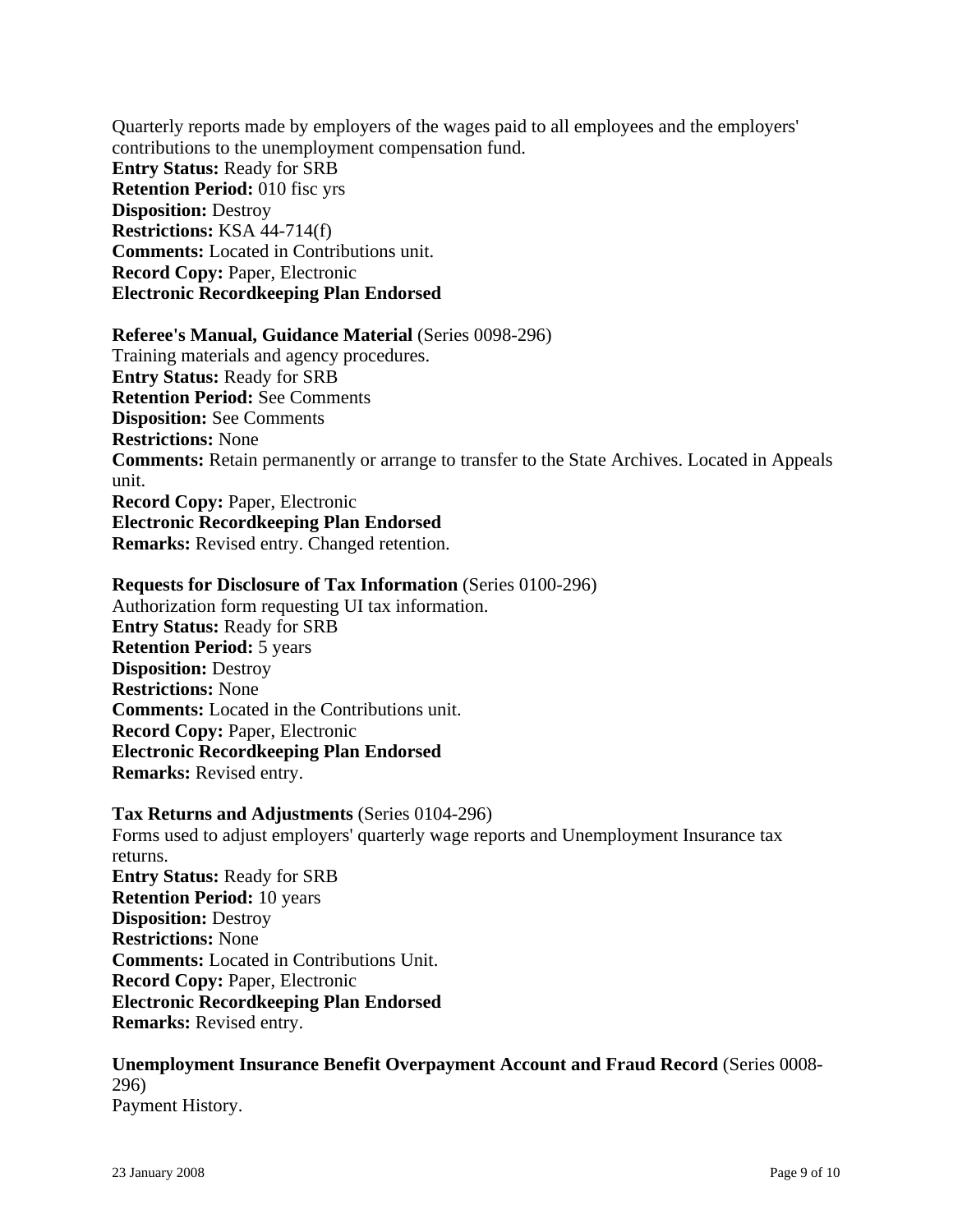**Entry Status:** Ready for SRB **Retention Period:** See Comments **Disposition:** Destroy **Restrictions:** None **Comments:** Retain for 5 yrs after file closed, then destroy. Located in Benefit Payment Control unit. **Record Copy:** Electronic **Electronic Recordkeeping Plan Endorsed**

**Remarks:** Revised entry. Changed retention and moved from Division of Staff Services to Division of Employment Security.

**Unemployment Insurance Continued Claim Form--Fraud Investigation** (Series 0017-296) Weekly claim for unemployment benefits used for fraud investigation. **Entry Status:** Ready for SRB **Retention Period:** See Comments **Disposition:** Destroy **Restrictions:** None **Comments:** Retain for 5 years after file closed, then destroy. **Record Copy:** Paper, Electronic **Electronic Recordkeeping Plan Endorsed Remarks:** Revised entry. Modified retention.

### **Unemployment Tax Collection Files in the Legal Unit.** (Series 0108-296)

Copies of lawsuits, tax warrants, bankruptcy claims, and other legal files relating to the determination and collection of state unemployment taxes. **Entry Status:** Ready for SRB **Retention Period:** See Comments **Disposition:** Destroy **Restrictions:** KSA 44-714(f) **Comments:** Retain in office 2 years after case is settled or closed, then destroy. Originals are maintained with the District Courts. Any original accounting information is maintained in the Delinquent Accounts unit. **Record Copy:** Paper, Electronic **Electronic Recordkeeping Plan Endorsed Remarks:** Revised entry. No longer in Division of Staff Services.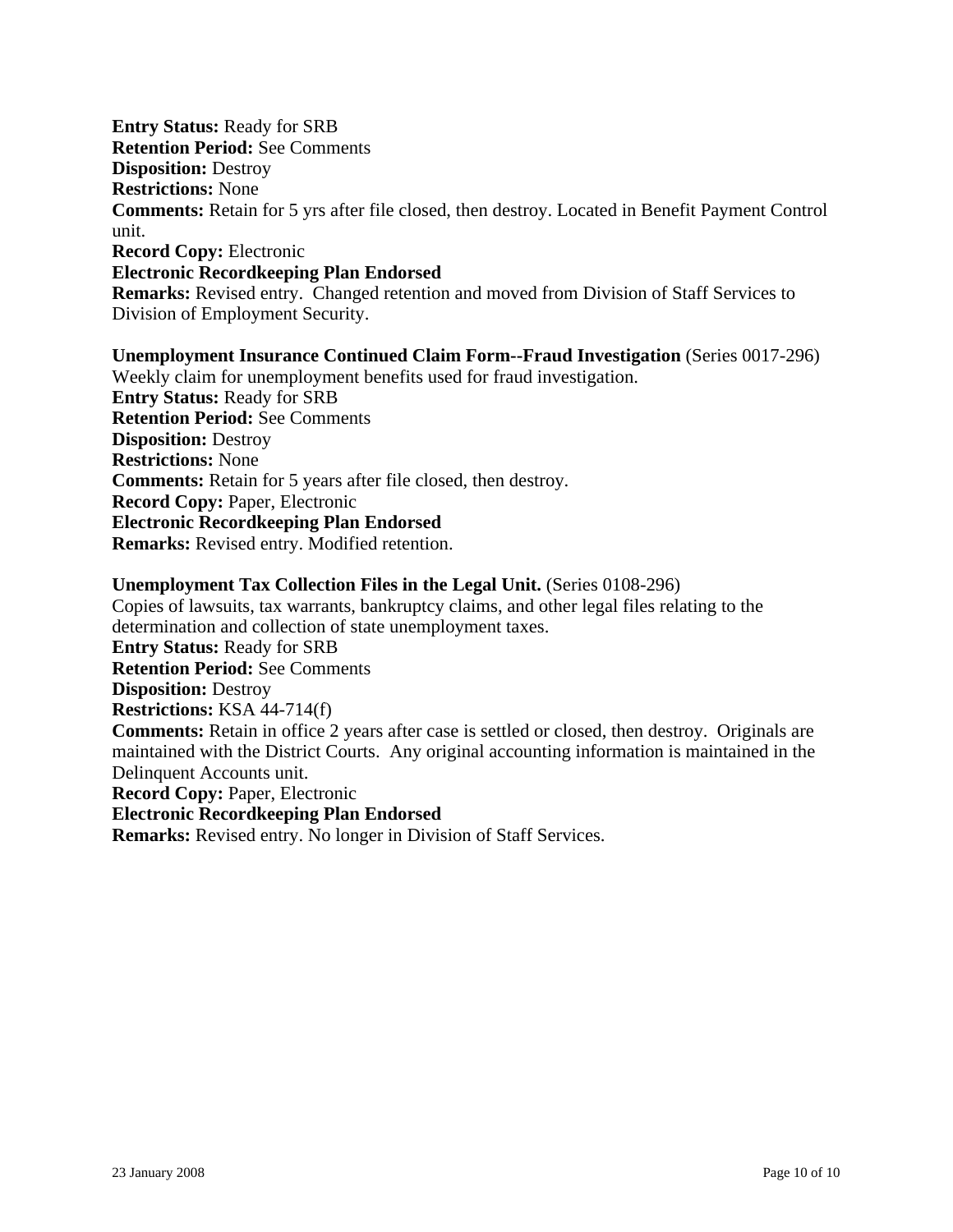# **KANSAS STATE RECORDS BOARD RECORDS APPRAISAL REPORT FOR REVISION TO RETENTION/DISPOSITION SCHEDULE January 24, 2008**

- 1. **Agency:** Kansas Department of Labor Division of Employment Standards
- 2. **Records Officer:** Steve Markley **Phone:** 296-5089
- 3. **Appraising Archivist:** Scott Leonard, Kris Graves
- 4. **Date of Appraisal:** January 8, 2008; January 18, 2008
- 5. **Total records No. of Series:** 1
- 6. **Archival records No. of Series:** 0
- 7. **Records Eligible for Immediate Transfer to Archives:**

**No. of Series:** 0

### 8. **Appraisal Based Upon:**

Interview and meetings with agency staff

### 9. **Appraisal Narrative:**

The Kansas Department of Labor wishes to revise these entries on its previously approved retention and disposition schedule. The entry previously existed in another Division and is now part of the Division of Employment Standards. It also has a revised retention period and the format has changed for the record copy of the entry. This entry is part of an implementation of an imaging system, some further along in the implementation process than others, and is covered on an Electronic Recordkeeping Plan that has been endorsed by the Electronic Records Committee.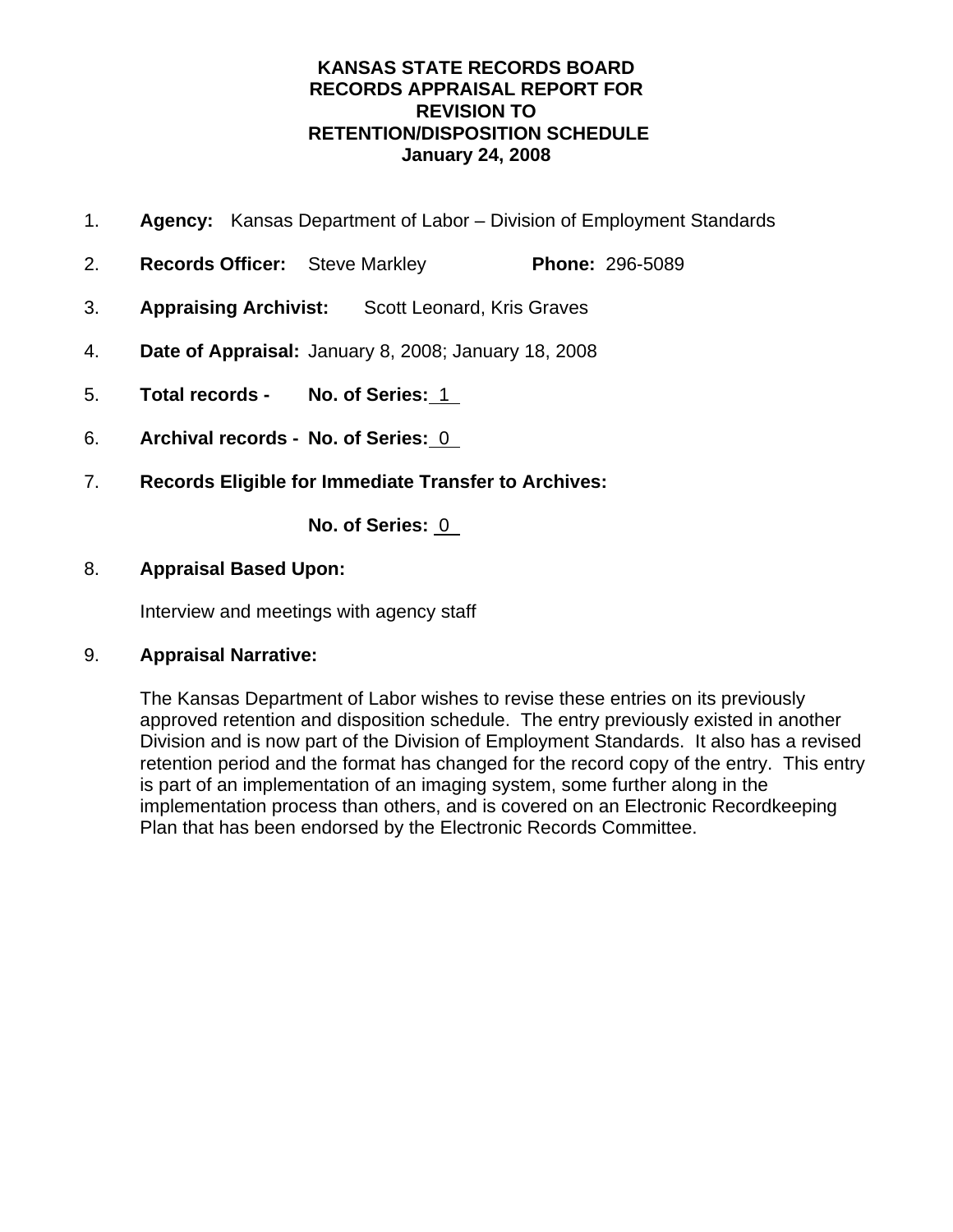**296-042 Department of Labor Division of Employment Standards**

**Wage Claim Investigative Case Files** (Series 0126-296) Documents relating to the settlement of claims filed by employees against employers for alleged non-payment of wages. **Entry Status:** Ready for SRB **Retention Period:** See Comments **Disposition:** Destroy **Restrictions:** None **Comments:** Retain 5 years after file closed, then destroy. **Record Copy:** Paper, Electronic **Electronic Recordkeeping Plan Endorsed**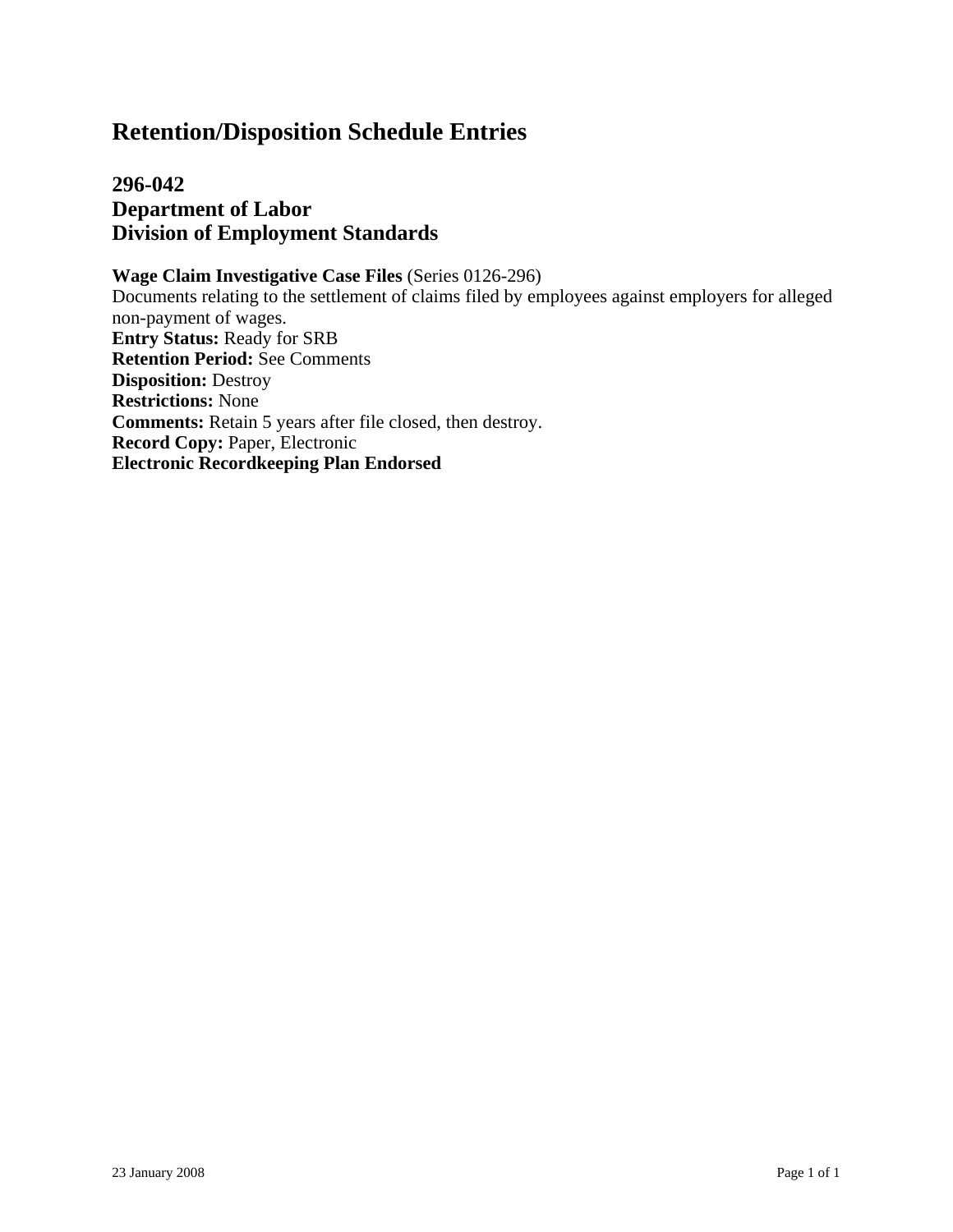# **KANSAS STATE RECORDS BOARD RECORDS APPRAISAL REPORT FOR REVISION TO RETENTION/DISPOSITION SCHEDULE January 24, 2008**

- 1. **Agency:** Kansas Department of Labor Division of Fiscal Management
- 2. **Records Officer:** Steve Markley **Phone:** 296-5089
- 3. **Appraising Archivist:** Scott Leonard, Kris Graves
- 4. **Date of Appraisal:** January 8, 2008; January 18, 2008
- 5. **Total records No. of Series:** 1
- 6. **Archival records No. of Series:** 0
- 7. **Records Eligible for Immediate Transfer to Archives:**

**No. of Series:** 0

### 8. **Appraisal Based Upon:**

Interview and meetings with agency staff

### 9. **Appraisal Narrative:**

The Kansas Department of Labor wishes to revise these entries on its previously approved retention and disposition schedule. Some entries have revised retention periods and the format has changed for the record copy of the entry. All of the entries are part of an implementation of an imaging system, some further along in the implementation process than others, and all are covered on an Electronic Recordkeeping Plan that has been endorsed by the Electronic Records Committee.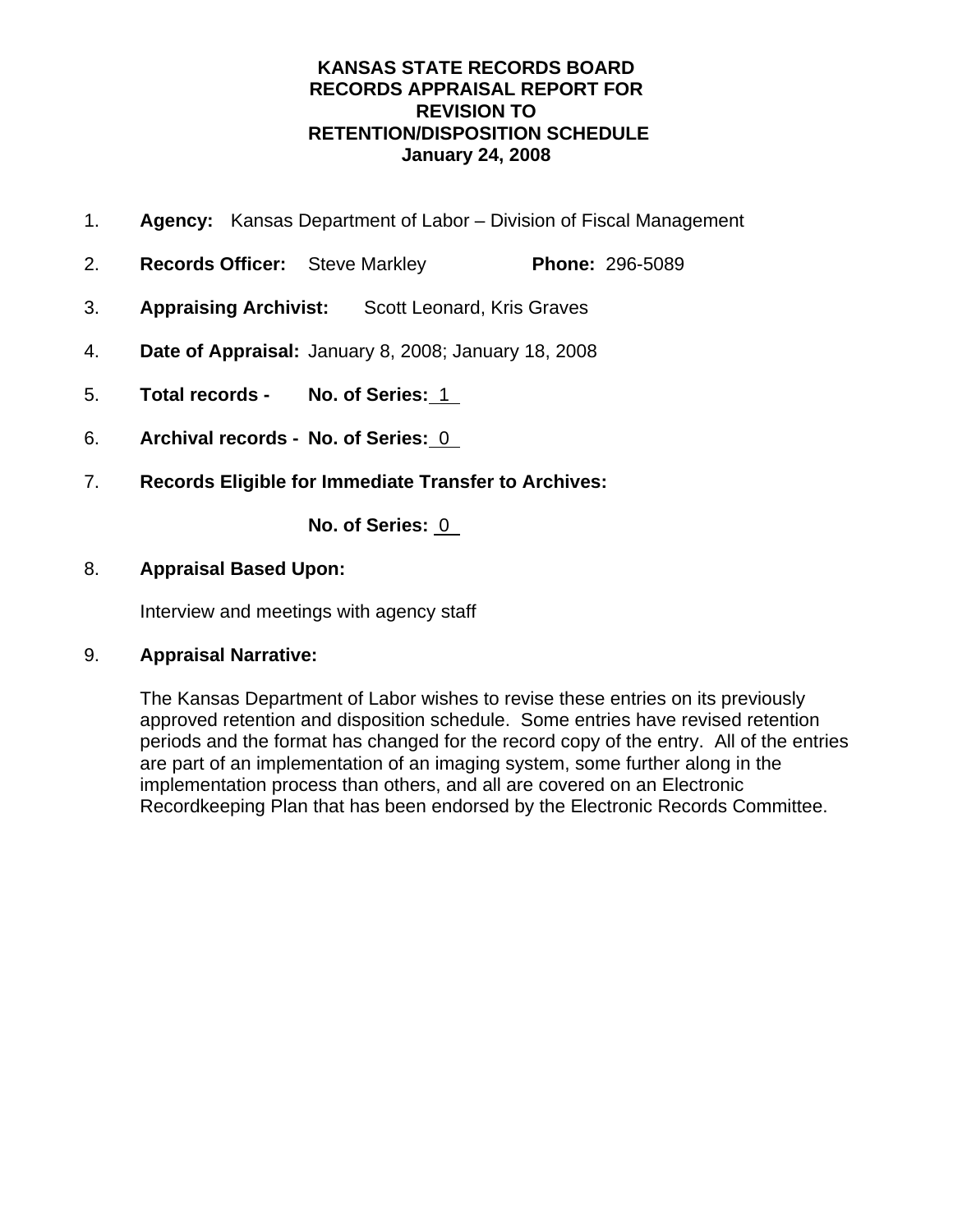**296-007 Department of Labor Fiscal Management**

**Working Papers** (Series 0043-296) Fiscal working papers retained on site. **Entry Status:** Ready for SRB **Retention Period:** 2 fiscal year **Disposition:** Destroy **Restrictions:** None **Record Copy:** Paper, Electronic **Electronic Recordkeeping Plan Endorsed Remarks:** Revised entry.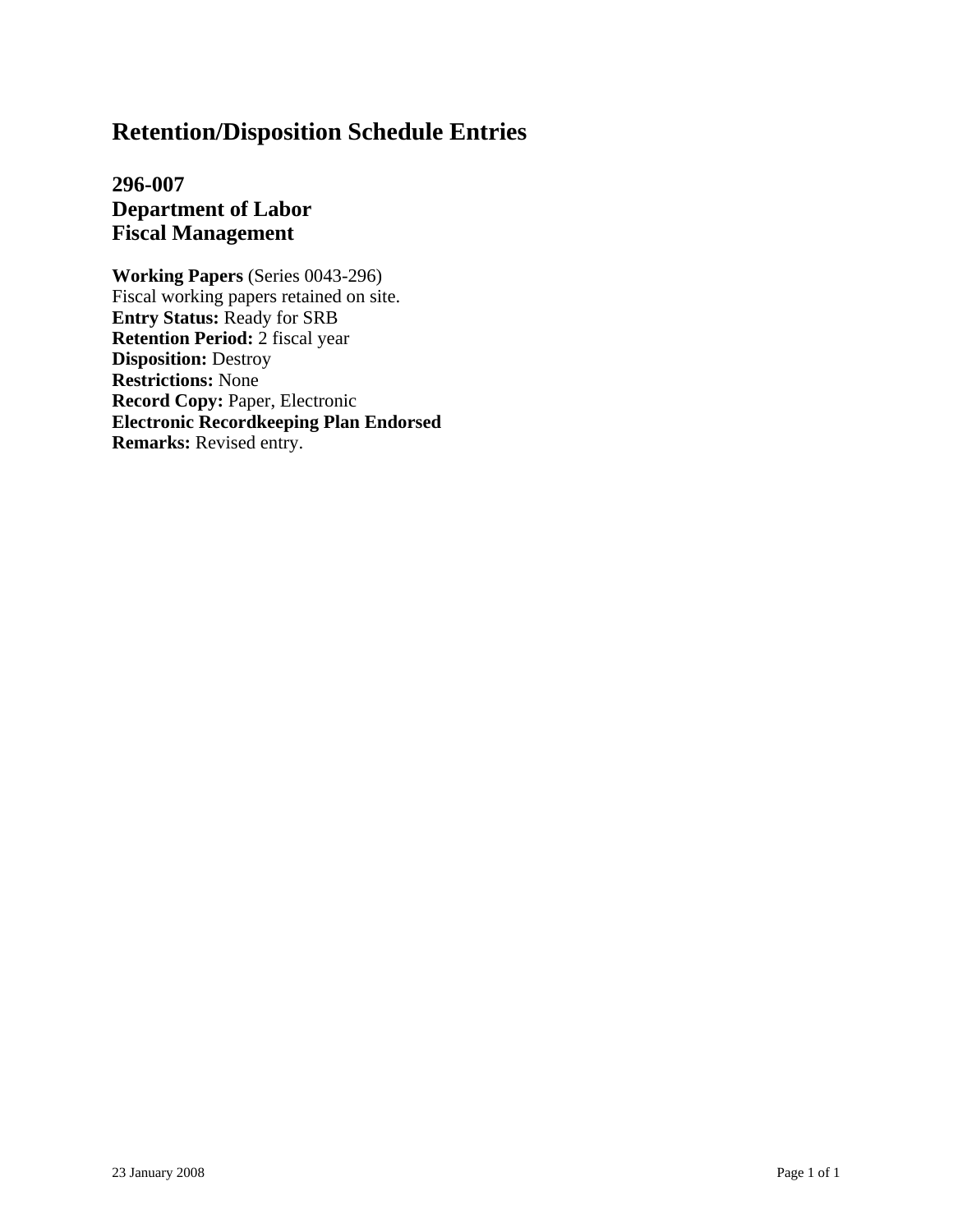# **KANSAS STATE RECORDS BOARD RECORDS APPRAISAL REPORT FOR REVISION TO RETENTION/DISPOSITION SCHEDULE January 10, 2008**

- 1. **Agency:** Kansas Department of Labor Division of Industrial Safety and Health
- 2. **Records Officer:** Steve Markley **Phone:** 296-5089
- 3. **Appraising Archivist:** Scott Leonard, Kris Graves
- 4. **Date of Appraisal:** January 8, 2008; January 18, 2008
- 5. **Total records No. of Series:** 3
- 6. **Archival records No. of Series:** 0
- 7. **Records Eligible for Immediate Transfer to Archives:**

**No. of Series:** 0

### 8. **Appraisal Based Upon:**

Interview and meetings with agency staff

### 9. **Appraisal Narrative:**

The Kansas Department of Labor wishes to revise these entries on its previously approved retention and disposition schedule. Some entries have revised retention periods and the format has changed for the record copy of the entry. All of the entries are part of an implementation of an imaging system, some further along in the implementation process than others, and all are covered on an Electronic Recordkeeping Plan that has been endorsed by the Electronic Records Committee.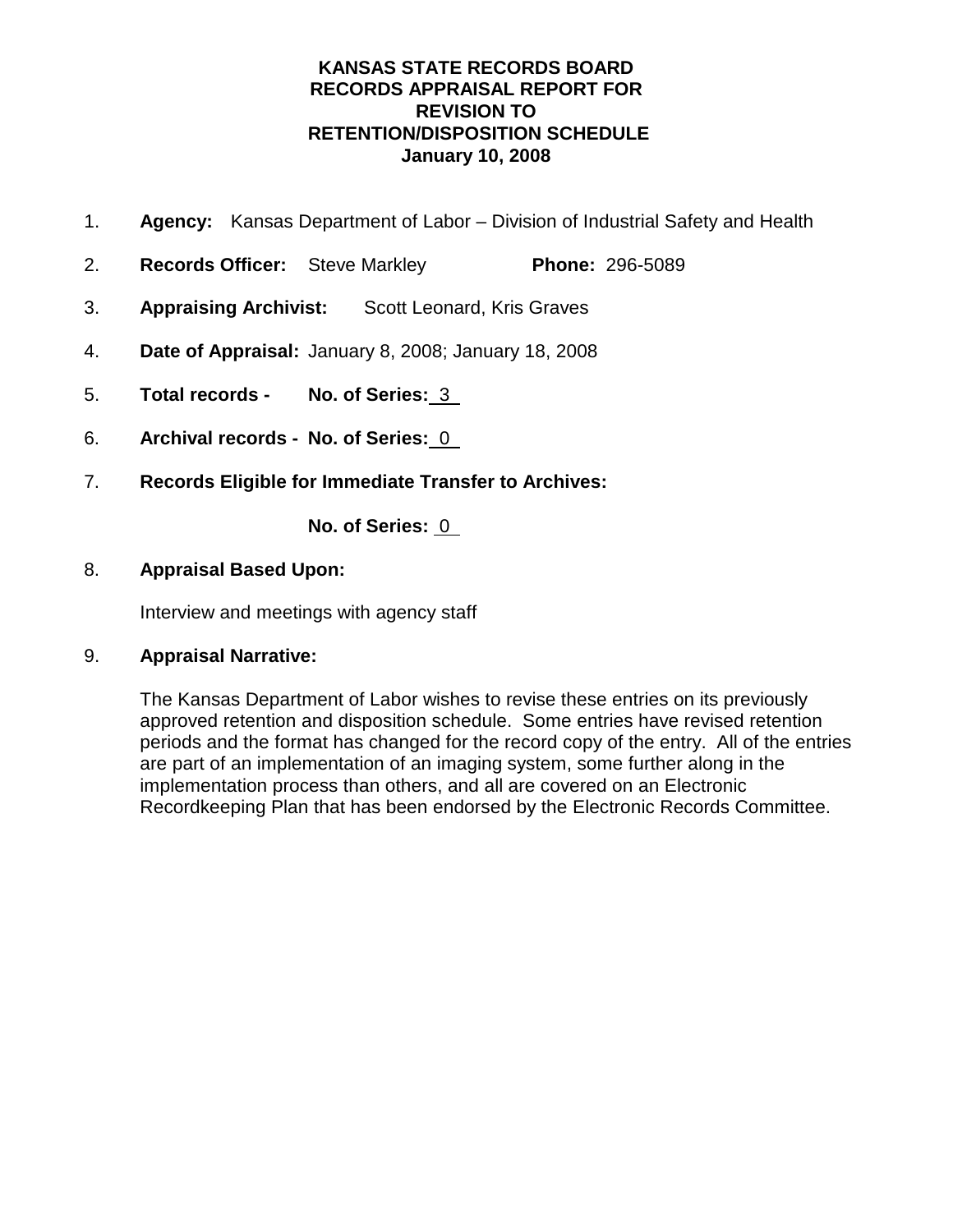# **296-009 Department of Labor Industrial Safety and Health**

**Boiler Incidents and Accidents** (Series 0114-296) Emergency inspections of boilers that have malfunctioned. **Entry Status:** Ready for SRB **Retention Period:** 21 calendar years **Disposition:** Destroy **Restrictions:** None **Record Copy:** Paper, Electronic **Electronic Recordkeeping Plan Endorsed Remarks:** Revised entry. Modified retention.

#### **Boiler Inspection Reports** (Series 0115-296)

Reports documenting periodic commercial boiler inspections conducted by the department to certify that boilers are operating in accordance with safety codes. **Entry Status:** Ready for SRB **Retention Period:** 21 calendar years **Disposition:** Destroy **Restrictions:** None **Record Copy:** Paper, Electronic **Electronic Recordkeeping Plan Endorsed Remarks:** Revised entry. Retention modified.

**Boiler Registrations** (Series 0116-296) Certificate assigned to each boiler. **Entry Status:** Ready for SRB **Retention Period:** 21 calendar years **Disposition:** Destroy **Restrictions:** None **Record Copy:** Paper, Electronic **Electronic Recordkeeping Plan Endorsed Remarks:** Revised entry.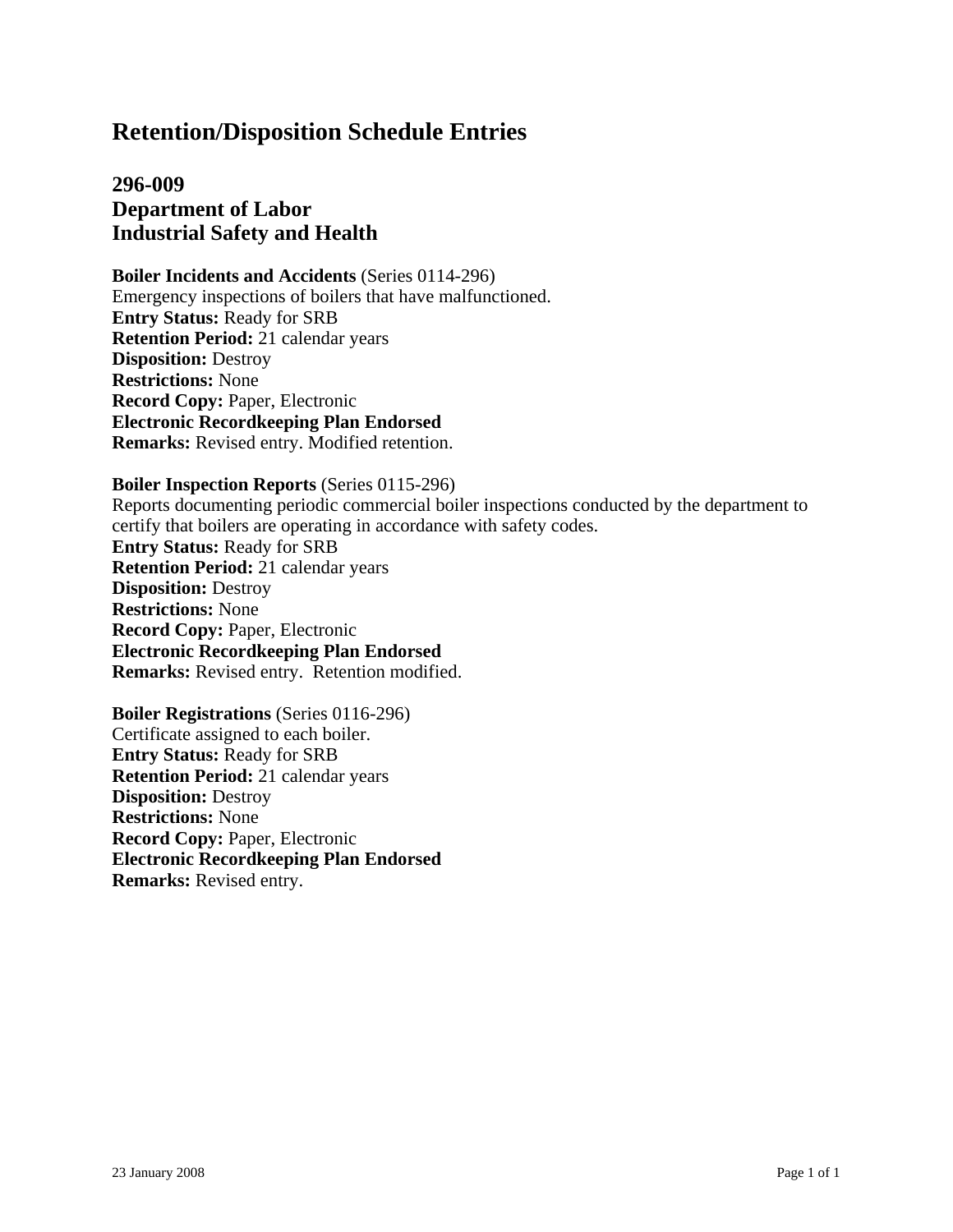# **KANSAS STATE RECORDS BOARD RECORDS APPRAISAL REPORT FOR REVISION TO RETENTION/DISPOSITION SCHEDULE January 24, 2008**

- 1. **Agency:** Kansas Department of Labor Division of Labor Market Information Services
- 2. **Records Officer:** Steve Markley **Phone:** 296-5089
- 3. **Appraising Archivist:** Scott Leonard, Kris Graves
- 4. **Date of Appraisal:** January 8, 2008; January 18, 2008
- 5. **Total records No. of Series:** 6
- 6. **Archival records No. of Series:** 0
- 7. **Records Eligible for Immediate Transfer to Archives:**

**No. of Series:** 0

### 8. **Appraisal Based Upon:**

Interview and meetings with agency staff

### 9. **Appraisal Narrative:**

The Kansas Department of Labor wishes to revise these entries on its previously approved retention and disposition schedule. Some entries have revised retention periods and the format has changed for the record copy of the entry. All of the entries are part of an implementation of an imaging system, some further along in the implementation process than others, and all are covered on an Electronic Recordkeeping Plan that has been endorsed by the Electronic Records Committee.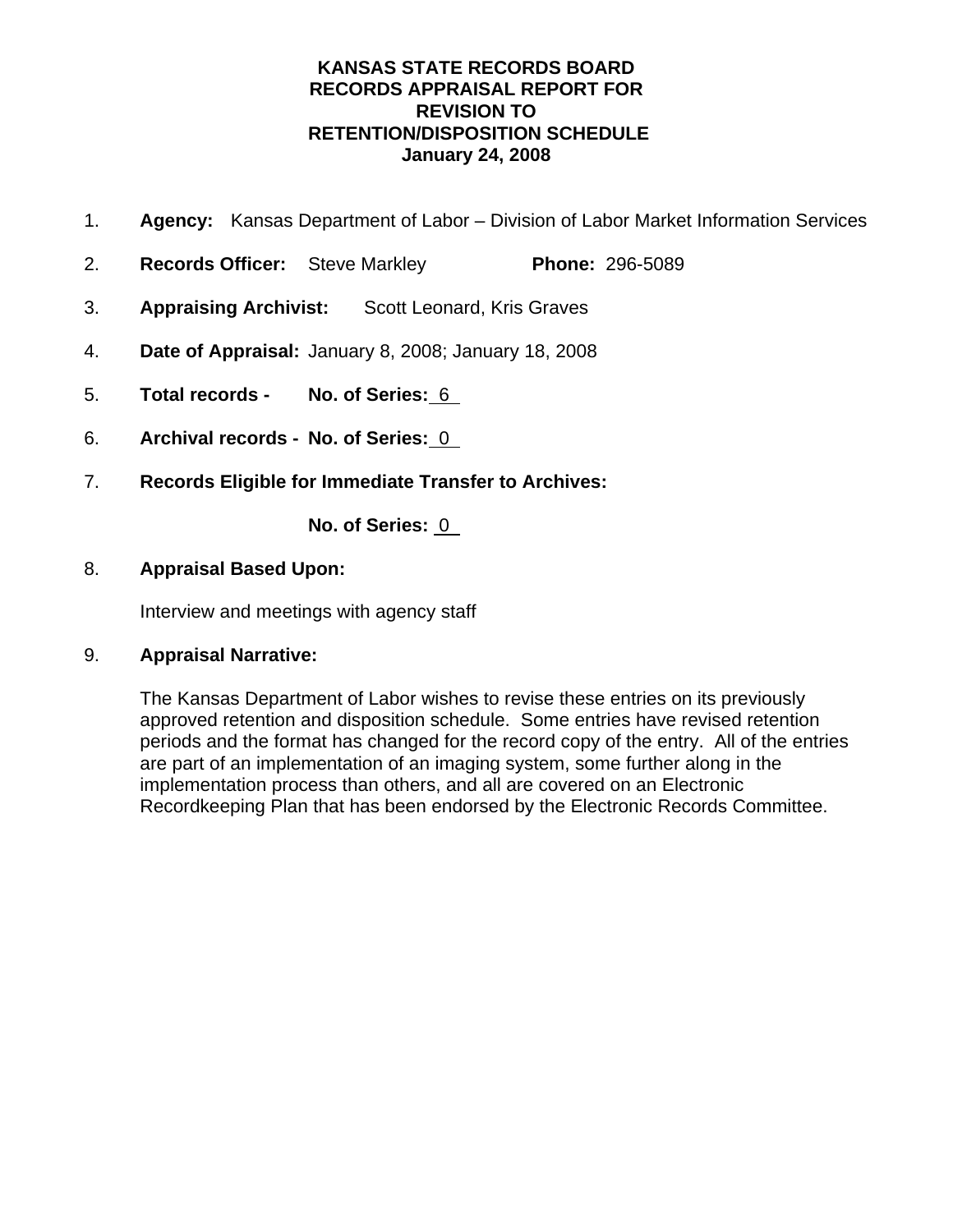# **296-015 Department of Labor Labor Market Information Services Division**

**Correspondence - Routine** (Series 0142-296) Correspondence outside of regular LMIS programs, e.g. transmittal letters, requests for information, etc. **Entry Status:** Ready for SRB **Retention Period:** See Comments **Disposition:** Destroy **Restrictions:** None **Comments:** Retain until no longer useful, then destroy. **Record Copy:** Paper, Electronic **Electronic Recordkeeping Plan Endorsed Remarks:** Modified General Schedule.

### **Delinquency Control Listings - Contributions** (Series 0143-296) Quarterly electronic listing of individual delinquent assignments by Field District. **Entry Status:** Ready for SRB **Retention Period:** See Comments **Disposition:** Destroy **Restrictions:** None **Comments:** Retain until updated, then destroy. **Record Copy:** Electronic **Electronic Recordkeeping Plan Endorsed**

**Remarks:** Revised entry.

#### **Quarterly Reports -- LMIS** (Series 0165-296)

Master employers broken out by multiple work sites. Listing by employment and physical address. **Entry Status:** Ready for SRB **Retention Period:** Permanent **Disposition:** Permanent **Restrictions:** None **Record Copy:** Paper, Electronic **Electronic Recordkeeping Plan Endorsed Remarks:** Revised entry. Revised retention and part of an imaging project.

### **SO-117 Class I Railroad Data - LMIS** (Series 0168-296) Railroad employment annually by county and monthly railroad unemployment claims by county **Entry Status:** Ready for SRB **Retention Period:** See Comments **Disposition:** Destroy

**Restrictions:** None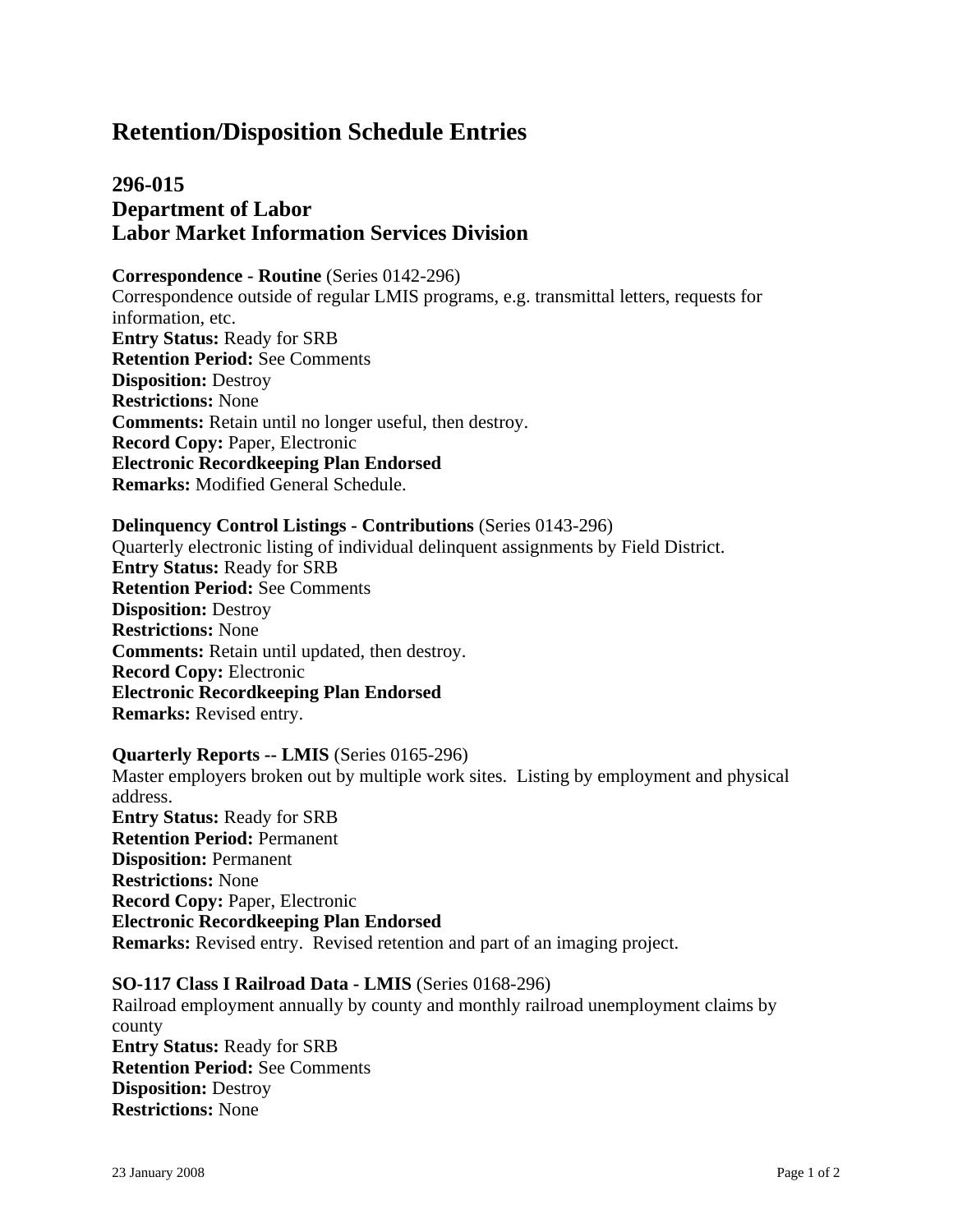**Comments:** Retain for 5 yrs after file closed, then destroy. **Record Copy:** Paper, Electronic **Electronic Recordkeeping Plan Endorsed Remarks:** Revised entry. Change in retention period. Part of an imaging project.

**Total Benefit Payment with Fraud Overpayment Records** (Series 0041-296) Record of benefits paid and fraud overpayments established for statistical reporting purposes. **Entry Status:** Ready for SRB **Retention Period:** See Comments **Disposition:** Destroy **Restrictions:** None **Comments:** Retain for 5 years after file closed, then destroy. **Record Copy:** Paper, Electronic **Electronic Recordkeeping Plan Endorsed Remarks:** Revised entry.

#### **Unemployment Insurance Address File** (Series 0183-296)

Quarterly Census and Employment Wage (QCW) data. Employer Account Record (EAR) used to determine individual work sites and ultimately uploaded into federal software. **Entry Status:** Ready for SRB **Retention Period:** 1 year **Disposition:** Destroy **Restrictions:** KSA - 44-714 (f) **Record Copy:** Paper, Electronic **Electronic Recordkeeping Plan Endorsed Remarks:** Revised entry. Added description and change in disposition. Also part of an imaging project.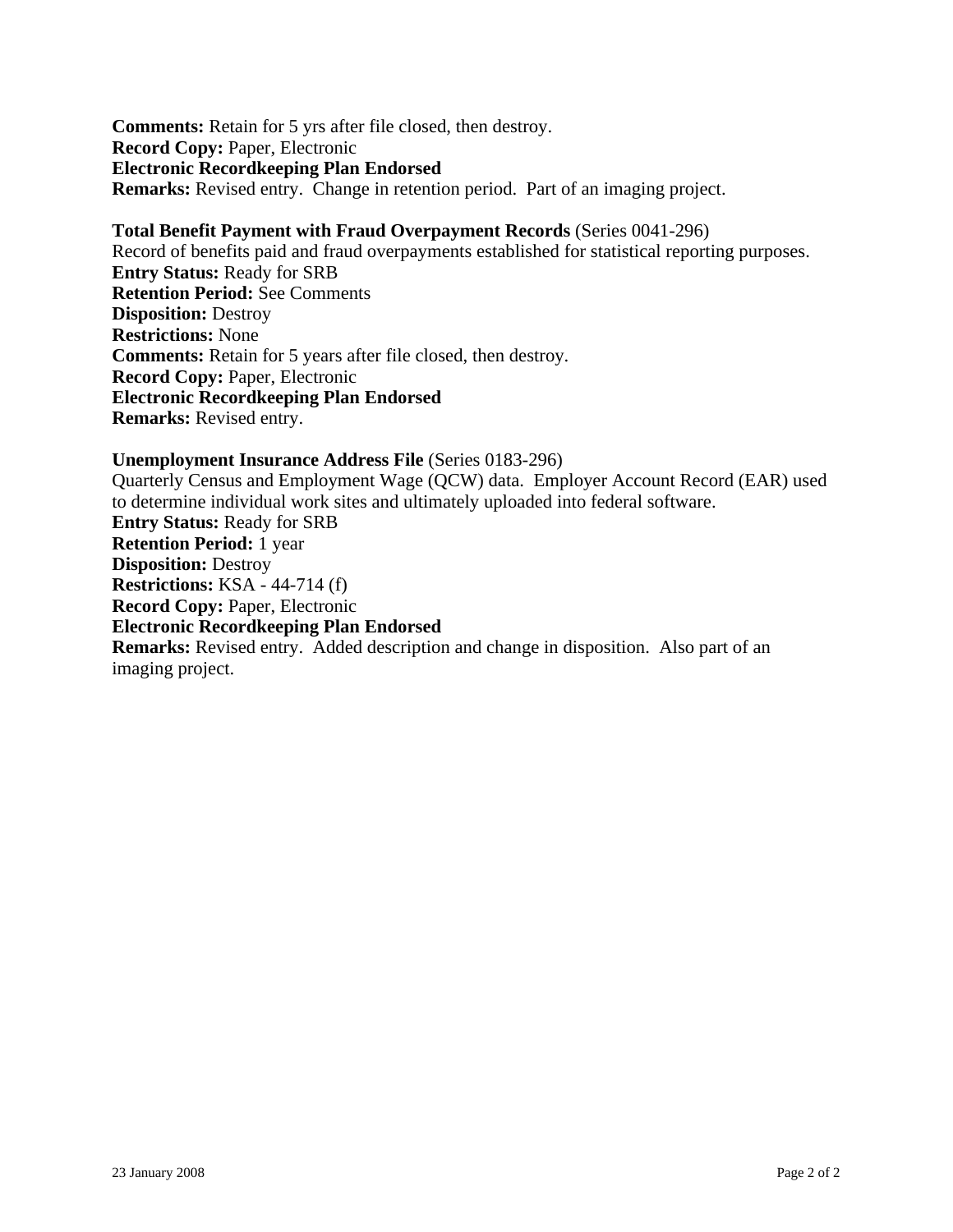# **KANSAS STATE RECORDS BOARD RECORDS APPRAISAL REPORT FOR REVISION TO RETENTION/DISPOSITION SCHEDULE January 24, 2008**

- 1. **Agency:** Kansas Department of Transportation Division of Planning and Development
- 2. **Records Officer:** Jesse Romo **Phone:** 291-3711
- 3. **Appraising Archivist:** Cynthia Laframboise, Matt Veatch, Scott Leonard
- 4. **Date of Appraisal:** August 10, 2006; November 6 and 14, 2007
- 5. **Total records No. of Series:** 4
- 6. **Archival records No. of Series:** 3
- 7. **Records Eligible for Immediate Transfer to Archives:**

**No. of Series:** 0

### 8. **Appraisal Based Upon:**

Interview and meetings with agency staff

### 9. **Appraisal Narrative:**

The Kansas Department of Transportation wishes to add these entries to its previously approved retention and disposition schedule. The disposition on three of the four entries, specifically the entries covering maps, reflect the desire of the Historical Society to preserve these maps and provide access to them in both paper and electronic formats.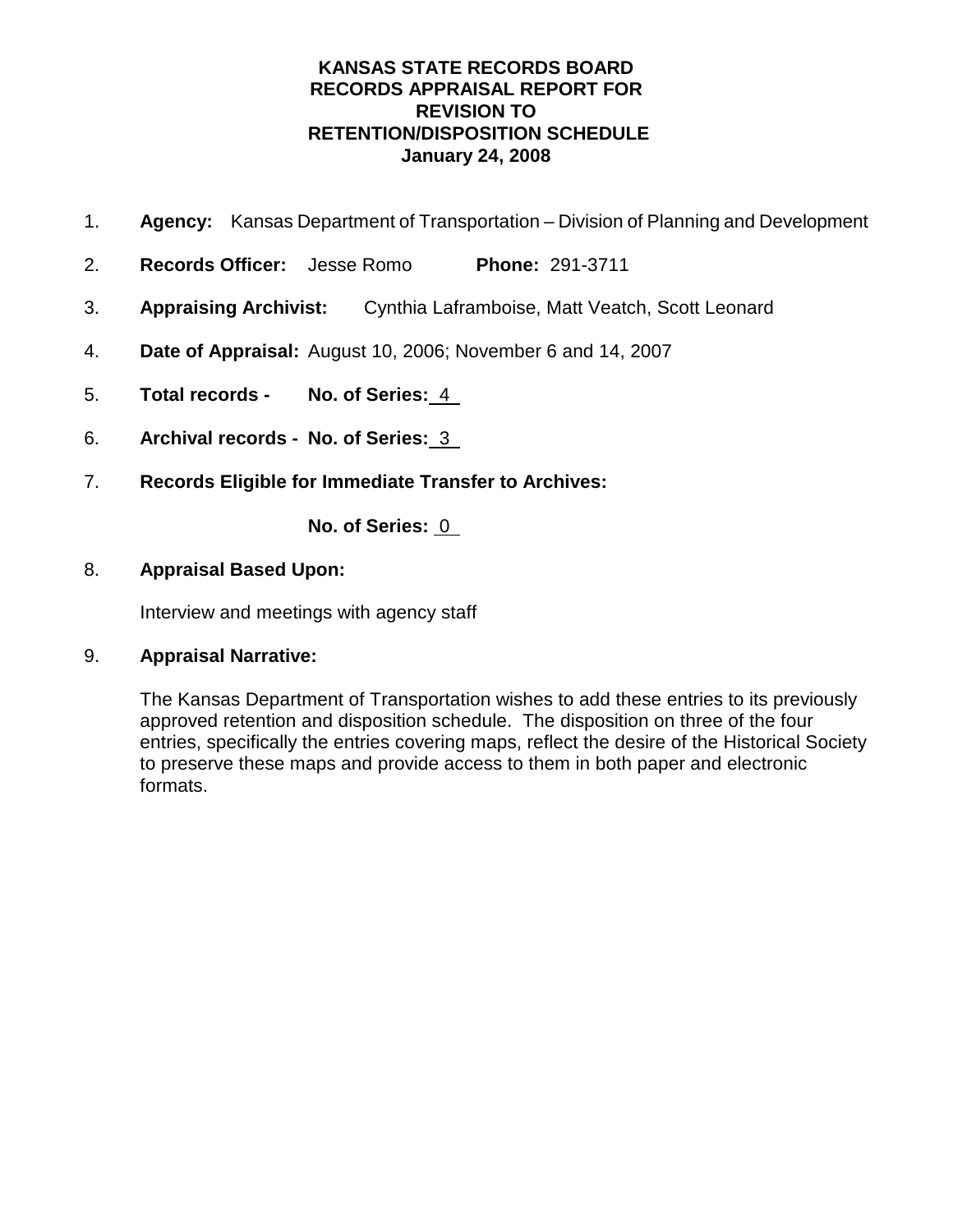# **276-006 Kansas Department of Transportation Division of Planning and Development Bureau of Traffic and Field Operation**

### **Field Inventory Data** (Series Unknown)

Data collected on non-state highway system roads by field inventory personnel to gather information to produce the printed county maps. A.K.A. "Strip Maps". **Entry Status:** Ready for SRB **Retention Period:** See Comments **Disposition:** Destroy **Restrictions:** None **Comments:** Retain until the road is no longer eligible for federal funds, then destroy. **Record Copy:** Paper **Remarks:** new entry

# **Bureau of Transportation Planning Cartography Unit**

**City Maps** (Series Unknown) City maps drawn from the electronic base map by the cartography unit. **Entry Status:** Ready for SRB **Retention Period:** See Comments **Disposition:** See Comments **Restrictions:** None **Comments:** Retain until superseded or no longer useful. At time of creation transfer 2 copies, one on paper and one electronic, to the State Archives. The electronic copy shall be in a format acceptable to the State Archives. **Record Copy:** Paper, Electronic **Electronic Recordkeeping Plan NOT Endorsed Remarks:** new entry **County Maps** (Series Unknown) Maps of county roads drawn from the electronic base map by the cartography unit. **Entry Status:** Ready for SRB **Retention Period:** See Comments **Disposition:** See Comments **Restrictions:** None **Comments:** Retain until superseded or no longer useful. At time of creation transfer 2 copies, one on paper and one electronic, to the State Archives. The electronic copy shall be in a format acceptable to the State Archives.

**Record Copy:** Paper, Electronic

### **Electronic Recordkeeping Plan NOT Endorsed**

**Remarks:** new entry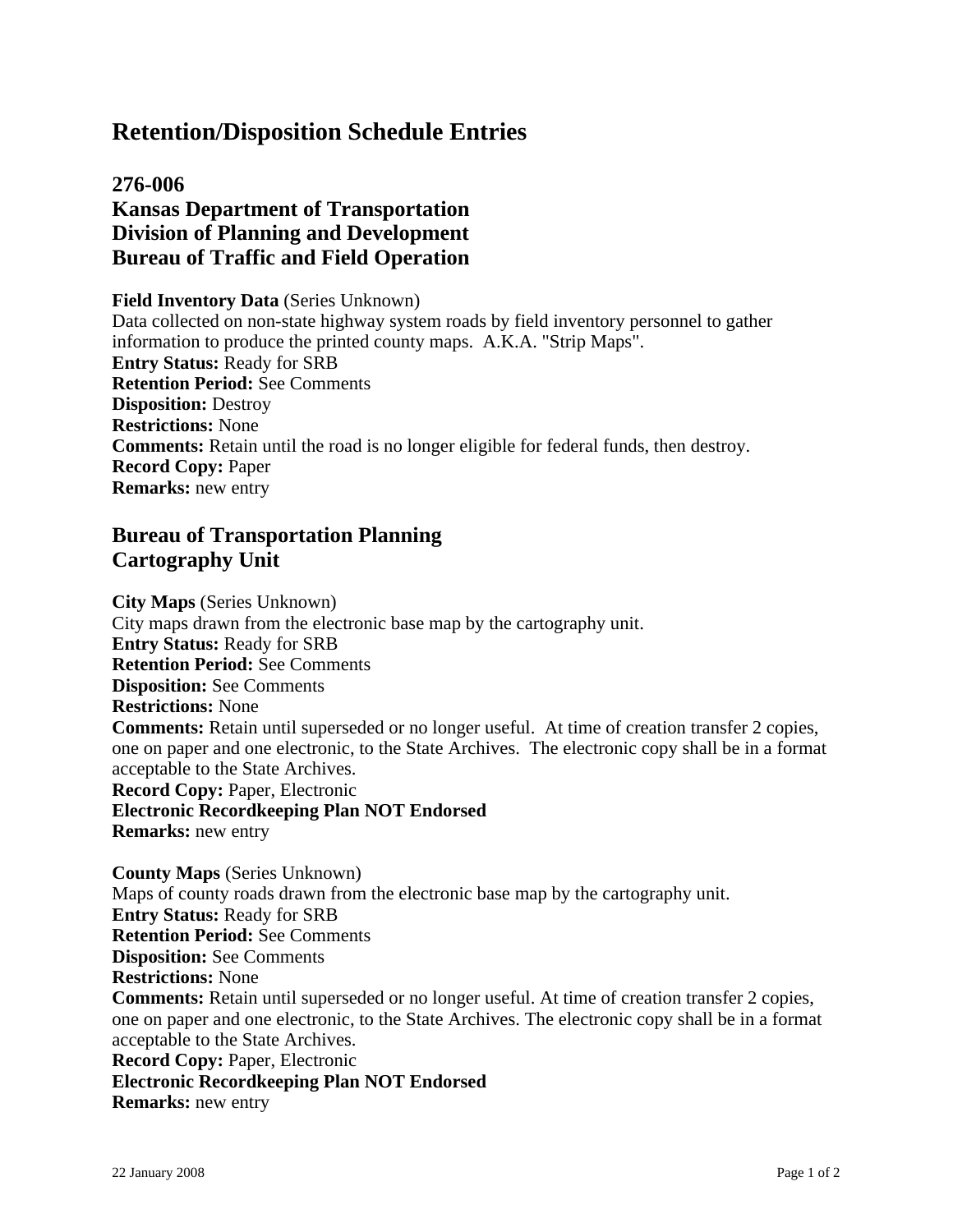### **State Highway Maps** (Series Unknown)

Official paper maps drawn from the electronic base map by the cartography unit of highways maintained by KDOT. **Entry Status:** Ready for SRB **Retention Period:** See Comments **Disposition:** See Comments **Restrictions:** None **Comments:** Retain until superseded or no longer useful. At time of creation transfer 2 copies, one on paper and one electronic, to the State Archives. The electronic copy shall be in a format acceptable to the State Archives. **Record Copy:** Paper, Electronic **Electronic Recordkeeping Plan NOT Endorsed Remarks:** new entry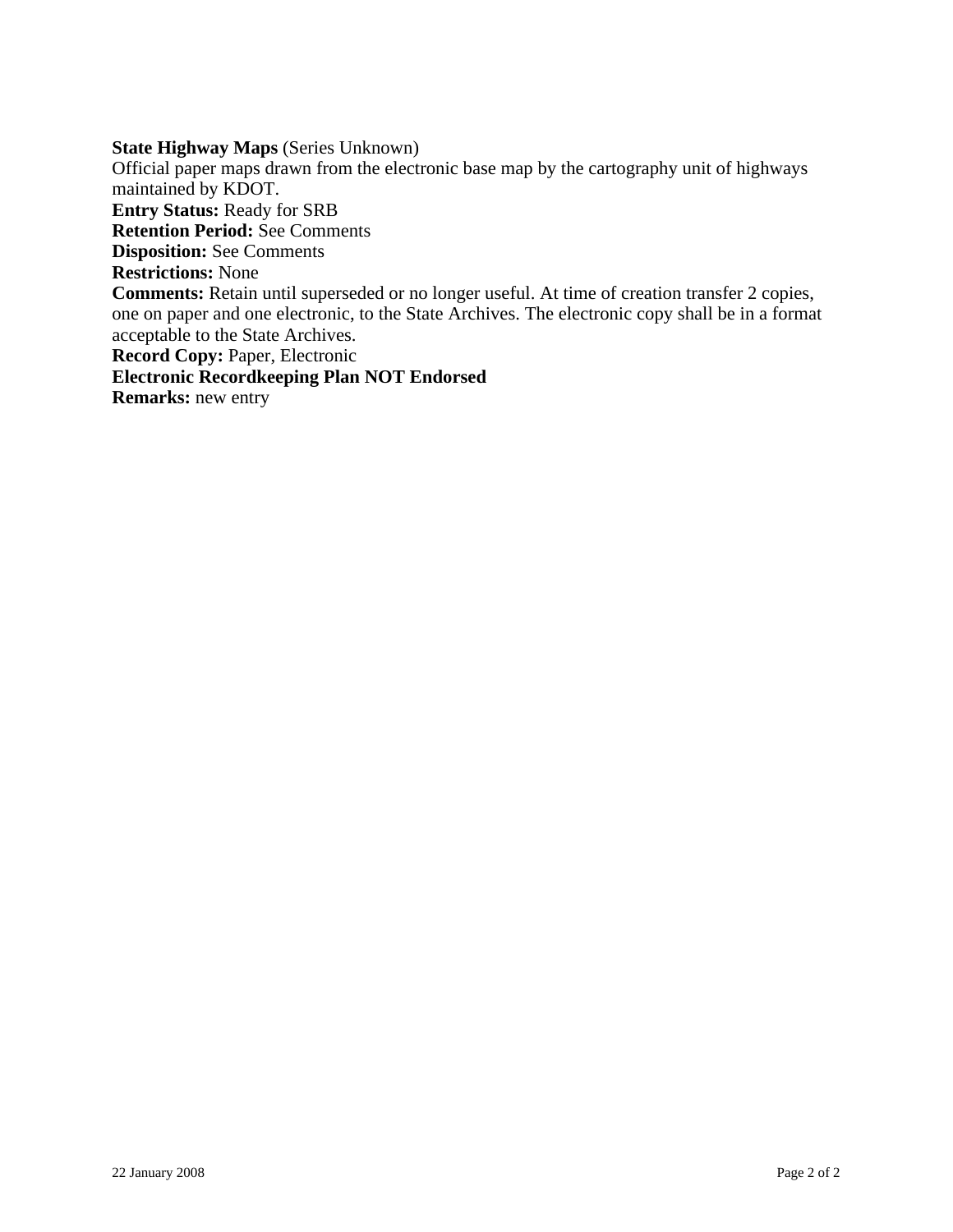# **KANSAS STATE RECORDS BOARD RECORDS APPRAISAL REPORT FOR REVISION TO RETENTION/DISPOSITION SCHEDULE January 24, 2008**

- 1. **Agency:** Kansas Department of Transportation Division of Public Affairs
- 2. **Records Officer:** Jesse Romo **Phone:** 291-3711
- 3. **Appraising Archivist:** Cynthia Laframboise, Matt Veatch, Scott Leonard
- 4. **Date of Appraisal:** October 20, 2006; November 6, 2007
- 5. **Total records No. of Series:** 4
- 6. **Archival records No. of Series:** 3
- 7. **Records Eligible for Immediate Transfer to Archives:**

**No. of Series:** 0

### 8. **Appraisal Based Upon:**

Interview and meetings with agency staff

### 9. **Appraisal Narrative:**

The Kansas Department of Transportation wishes to add these entries to its previously approved retention and disposition schedule. Three of the four series supersede and/or modify entries from the State General Schedule for KDOT's situation and the dispositions reflect the General Schedule for these entries.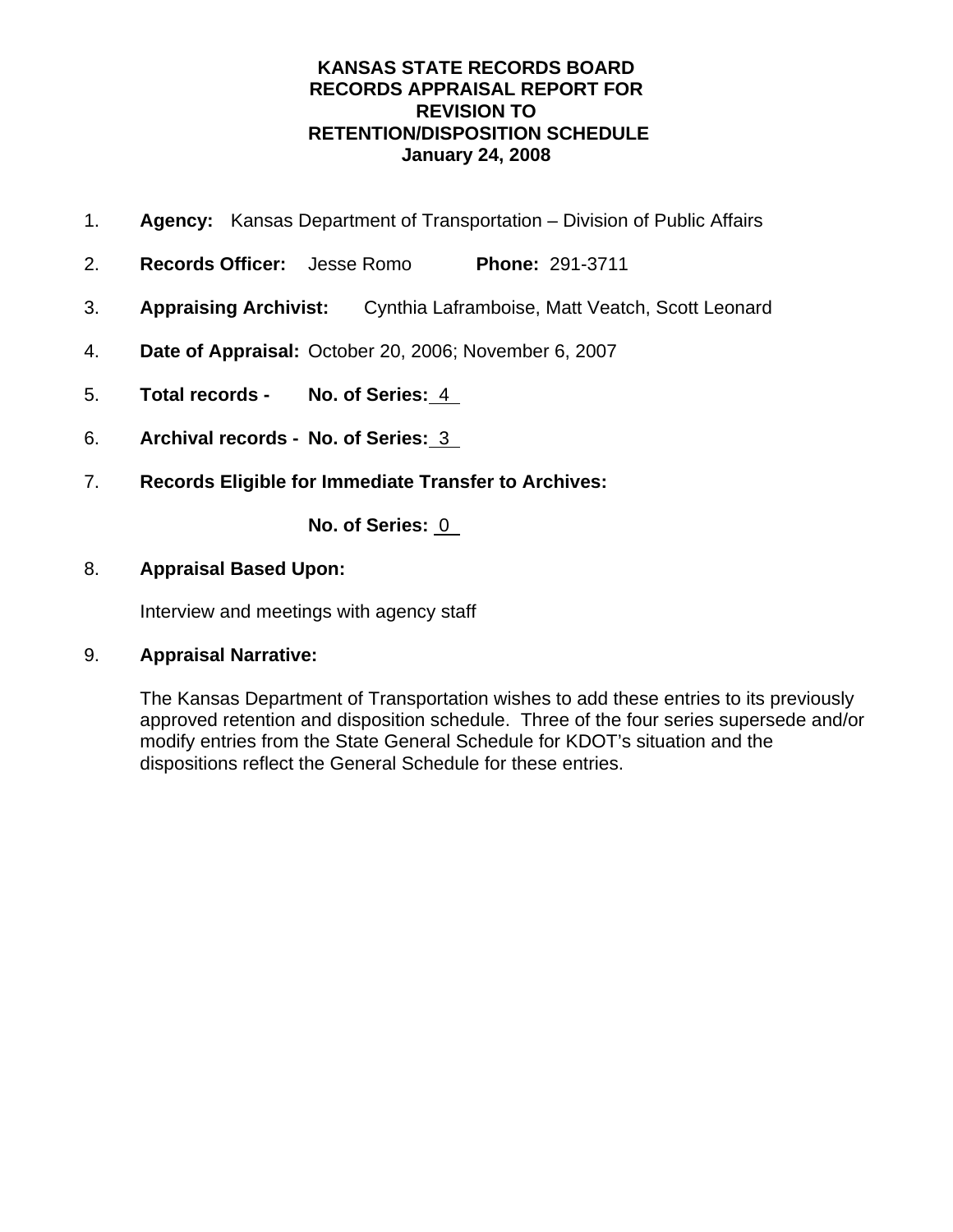# **276-008 Kansas Department of Transportation Division of Public Affairs**

**Press Releases** (Series Unknown) Paper and electronic public information issued to the news media. **Entry Status:** Ready for SRB **Retention Period:** See Comments **Disposition:** See Comments **Restrictions:** None **Comments:** Retain until no longer useful, then transfer hard copy to the State Archives and destroy electronic format. Not all Press Releases are posted online. **Record Copy:** Paper **Remarks:** Modified General Schedule entry.

**Publications** (Series Unknown)

Internally produced newsletters, pamphlets, leaflets, and brochures distributed to inform a constituency about the activities of the agency.

**Entry Status:** Ready for SRB

**Retention Period:** See Comments

**Disposition:** See Comments

**Restrictions:** None

**Comments:** Retain in office until no longer useful, then transfer 2 copies to the archives and destroy the remainder. Records exist in paper and electronic format. Paper copy is the original record copy.

**Record Copy:** Paper **Remarks:** Modified General Schedule entry.

### **Speeches and Writings** (Series Unknown)

Notes, drafts, and final versions of agency related speeches, articles, talks, and other formal public communications published or given at meetings and conferences. **Entry Status:** Ready for SRB **Retention Period:** See Comments **Disposition:** Archives **Restrictions:** None **Comments:** Retain notes and drafts until no longer useful, then destroy. Transfer final version to the archives annually for purging. Records exist in paper and electronic format. Paper copy is the official record copy. **Record Copy:** Paper **Remarks:** Modified General Schedule entry.

**Traveler Information Call Line Log** (Series Unknown) Log compiled of comments from the public regarding any road or traffic related issues. **Entry Status:** Ready for SRB **Retention Period:** See Comments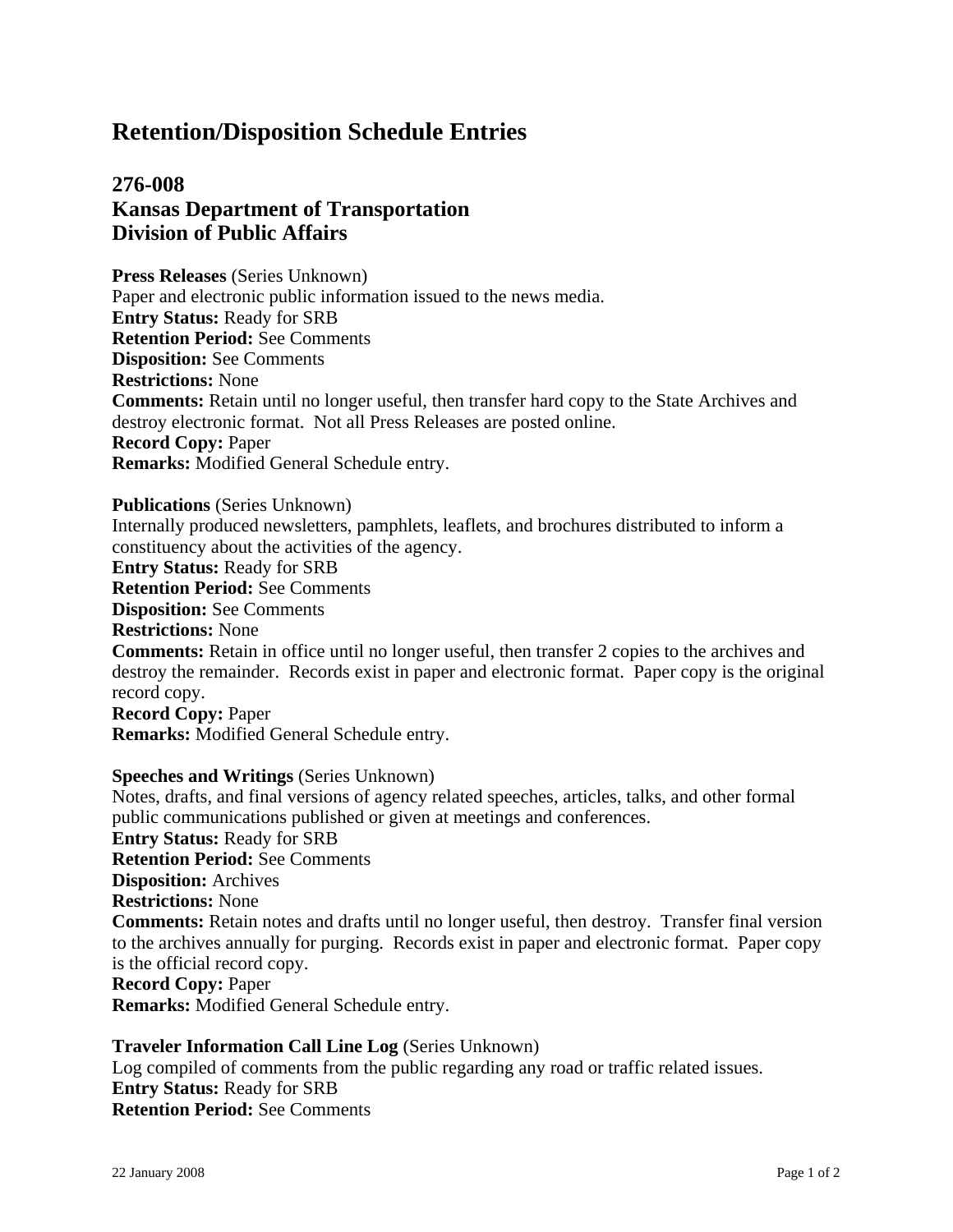**Disposition:** Destroy **Restrictions:** None **Comments:** Retain until no longer useful, then destroy. **Record Copy:** Unknown **Remarks:** new entry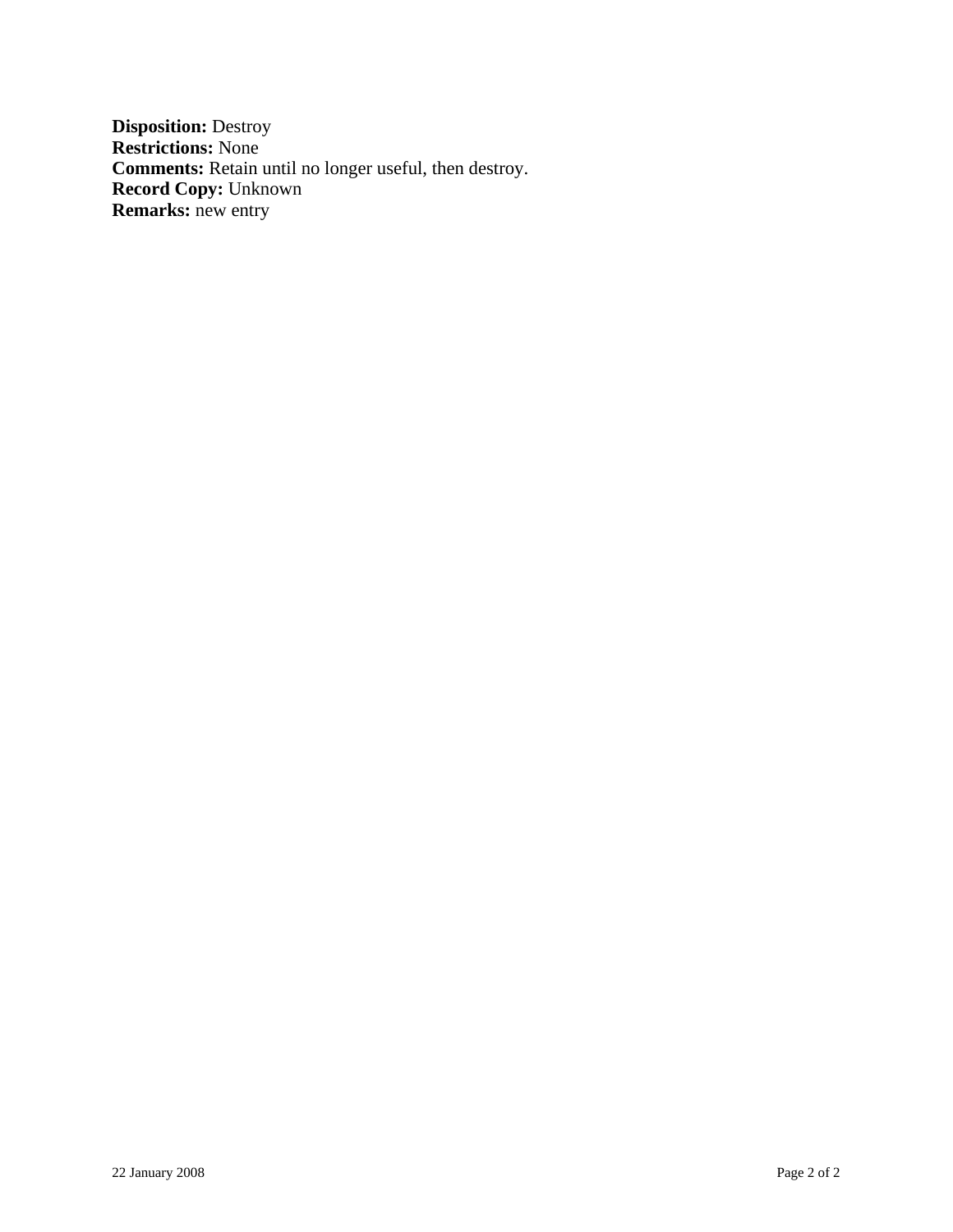# **KANSAS STATE RECORDS BOARD RECORDS APPRAISAL REPORT FOR LOCAL GOVERNMENT GENERAL SCHEDULE January 24, 2008**

- 1. **Agency:** County Juvenile Justice Programs
- 2. **Records Officer:** N/A **Phone:** N/A
- 3. **Appraising Archivist:** Scott Leonard
- 4. **Date of Appraisal:** October 23 and 31, 2007
- 5. **Total records No. of Series:** 5
- 6. **Archival records No. of Series:** 0
- 7. **Records Eligible for Immediate Transfer to Archives:**

### **No. of Series: 0**

### 8. **Appraisal Based Upon:**

Meetings with staff from Juvenile Justice Authority.

### 9. **Appraisal Narrative:**

Staff from the Juvenile Justice Authority initiated this schedule development. JJA felt a need to provide direction for county juvenile justice programs and developed this general schedule. It has been reviewed by staff from county programs.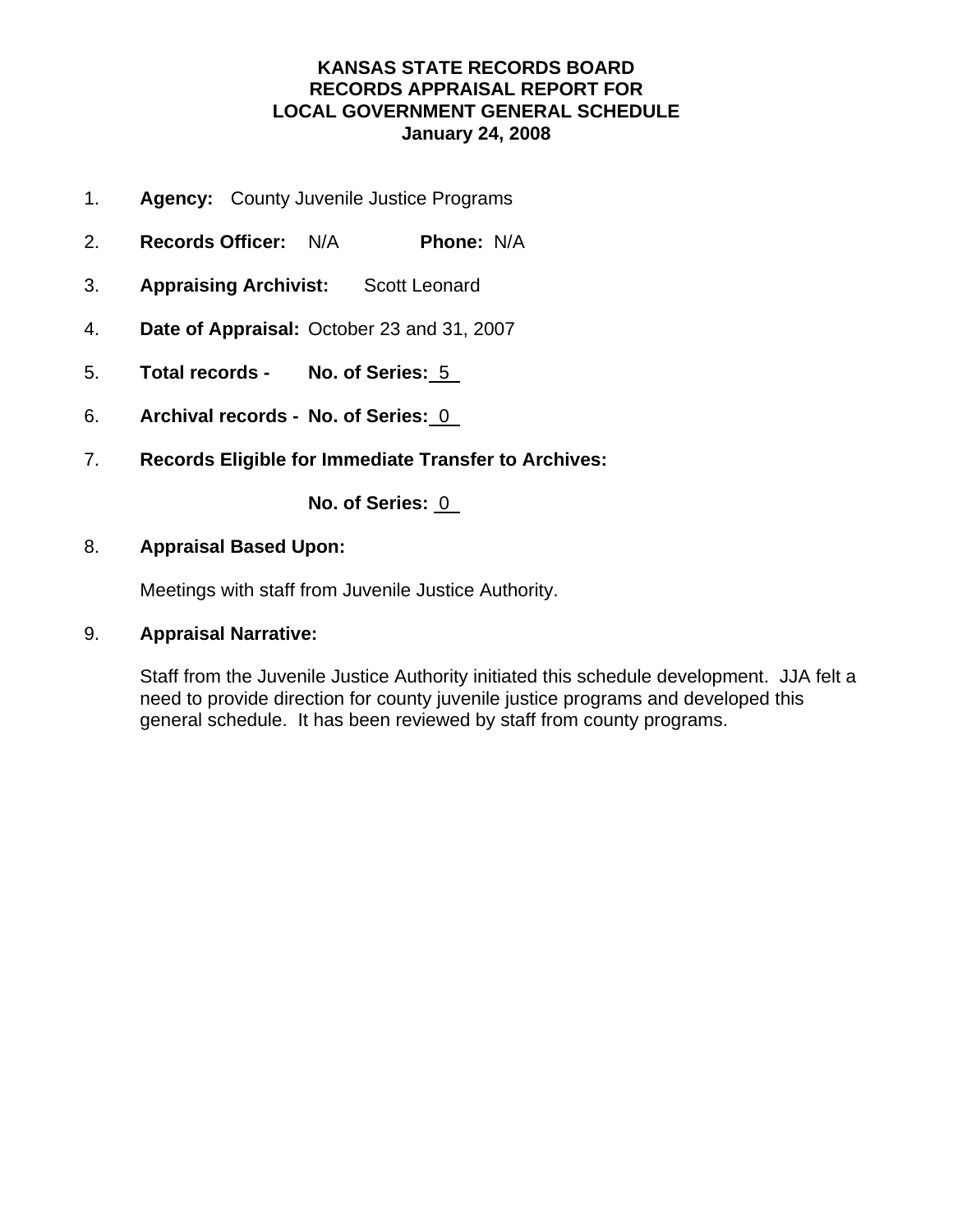# **000-119 Local Government Records County Juvenile Justice Programs**

### **County Juvenile Justice Program Operational Records** (Series Unknown)

Records, documents and files related to operation of a juvenile supervision agency including expenditure and income records, grant application records, policy and procedure information, and other records created and/or retained in the operation of the agency. **Entry Status:** Ready for SRB **Retention Period:** See Comments **Disposition:** Destroy **Restrictions:** K.S.A. 75-7024, K.S.A. 75-7038 through 75-7053 **Comments:** Refer to the Local Government General Schedule for retention and disposition guidance on related record series/categories covered by this entry. **Record Copy:** Unknown

#### **Juvenile Case Management Records** (Series Unknown)

Documents, forms and records relating to youth disposed by the court to case management program administered by a juvenile community supervision agency. **Entry Status:** Ready for SRB **Retention Period:** See Comments **Disposition:** See Comments **Restrictions:** K.S.A. 75-7024, K.S.A 75-7038 through 75-7053 **Comments:** Retain for five years after case closed, then destroy. **Record Copy:** Unknown **Remarks:** new entry

#### **Juvenile Intake and Assessment Service Files** (Series Unknown)

Records generated by intake and assessment workers and records obtained from other sources in the intake process. **Entry Status:** Ready for SRB **Retention Period:** Retain for five years after intake **Disposition:** Destroy **Restrictions:** K.S.A. 75-7023a **Record Copy:** Unknown **Remarks:** new entry

#### **Juvenile Intensive Supervision Probation Files** (Series Unknown)

Documents, forms and records of youth disposed by the court to a term of intensive supervision probation program administered by a juvenile community supervision agency. **Entry Status:** Ready for SRB **Retention Period:** See Comments **Disposition:** See Comments **Restrictions:** K.S.A. 75-7024, K.S.A. 75-7038 through 75-7053 **Comments:** Retain for five years after case closed, then destroy.